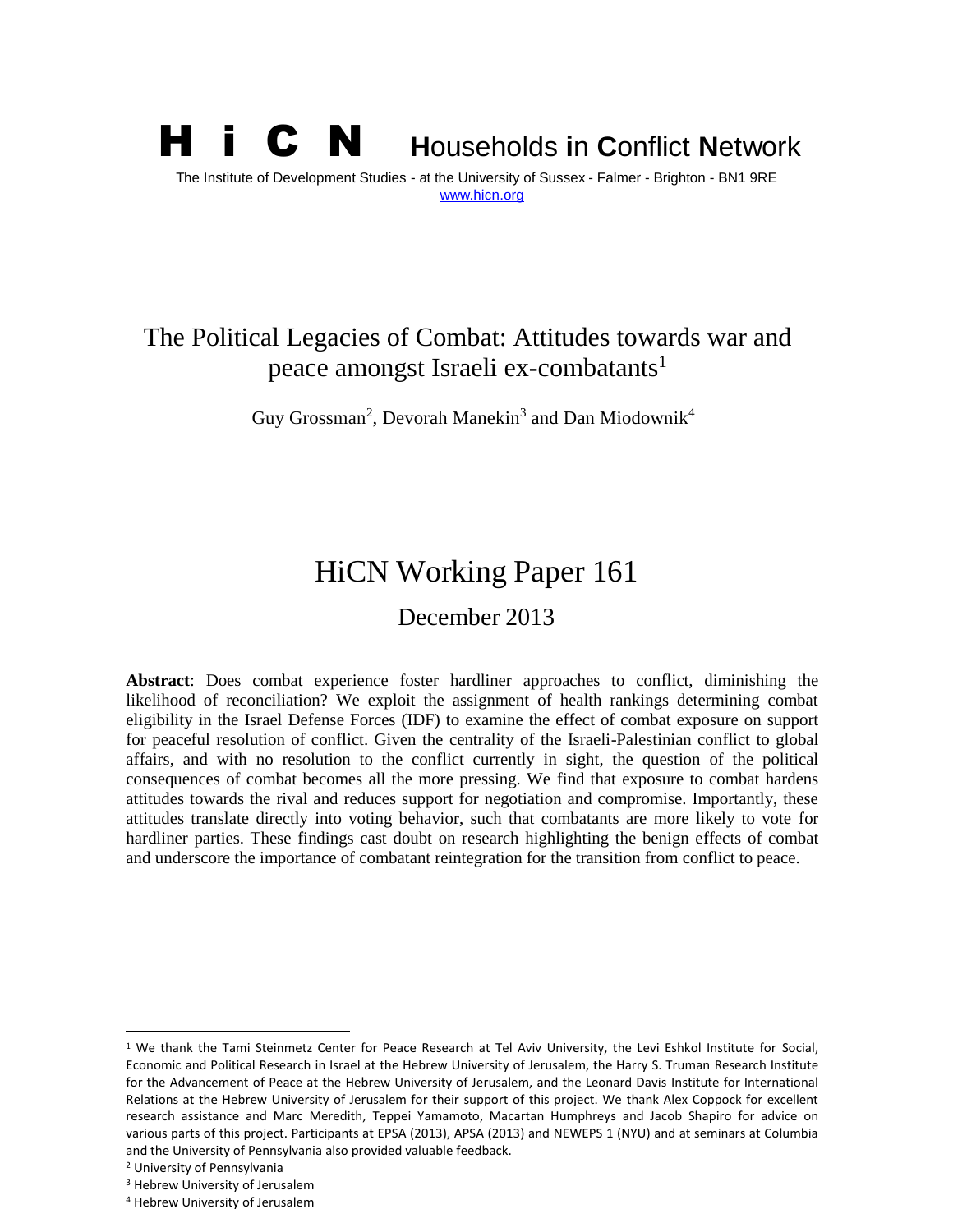## 1 Introduction

Are former combatants likely to promote or impede the resolution of ongoing conflicts? Policy makers have long sided with the latter approach, viewing ex-combatants as a threat to the successful transition from war to peace. This perception has led to the rise of combatant reintegration programs in societies recovering from violent conflict [\(Humphreys and Weinstein, 2007\)](#page-28-0). Recent research, however, has challenged this perception, suggesting that the political effects of combat are surprisingly benign. Combat experience has been linked to increased political mobilization and participation [\(Blattman, 2009\)](#page-27-0), greater volunteerism [\(Nesbit and Reingold, 2011\)](#page-29-0) and higher turnout rates [\(Teigen, 2006\)](#page-29-1). These studies join an emerging literature on the political effects of violence exposure on civilian victims, which finds that exposure to violence increases political and civic engagement [\(Bellows and Miguel, 2009;](#page-27-1) [Voors et al., 2012;](#page-29-2) [Gilligan, Pasquale and Samii,](#page-28-1) [forthcoming\)](#page-28-1). Violence exposure, it is argued, increases personal resiliency and collective coping, resulting in increased political participation and social cohesion.

The recent wave of research highlighting the benign effects of violence exposure has undoubtedly enhanced our understanding of the consequences of political violence. However, such studies are limited in their ability to address the relationship between violence exposure and conflict resolution. First, studies conducted in the aftermath of war and in the midst of reconstruction efforts may be biased in favor of more prosocial effects [\(Jha and Wilkenson, 2012\)](#page-28-2). Second, increased engagement and mobilization do not in themselves guarantee support for reconciliation or post-conflict stability. Political activism can be harnessed in support of exclusionary policies, promoting further conflict and violence [\(Chambers and Kopstein, 2001\)](#page-27-2). Third, studies emphasizing violence exposure's benign effects have primarily examined attitudes and behavior towards *ingroup* members.<sup>1</sup> Conflict resolution efforts, however, depend first and foremost on attitudes and behavior towards the adversary group, which likely follows a different logic. Finally, the majority of recent studies address the impact of political violence on civilians rather than the political legacies of violence for combatants. In sum, how combat experience affects support for war and peace in the midst of an ongoing conflict remains an open question.

The effects of combat exposure on attitudes towards reconciliation are important since excombatants exercise considerable influence on the possibility and viability of conflict resolution. Depending on the context, this may be because their skills and training make them more likely to pose a credible violent threat [\(Jha and Wilkenson, 2012\)](#page-28-2), because they enjoy moral credibility for having participated in battle [\(Horowitz and Stam, 2012\)](#page-28-3), or simply because their sheer numbers are large enough to sway public opinion, as in countries with mandatory conscription. Yet research on this important question is hindered by the difficulty of isolating the causal effects of combat experience. Selection into combat is typically not random, making it difficult to disentangle its

<sup>1</sup>For example, [Voors et al.](#page-29-2) [\(2012\)](#page-29-2) focus on altruistic behavior towards neighbors, and [Bellows and Miguel](#page-27-1) [\(2009\)](#page-27-1) examine attendance in community meetings and membership in community groups.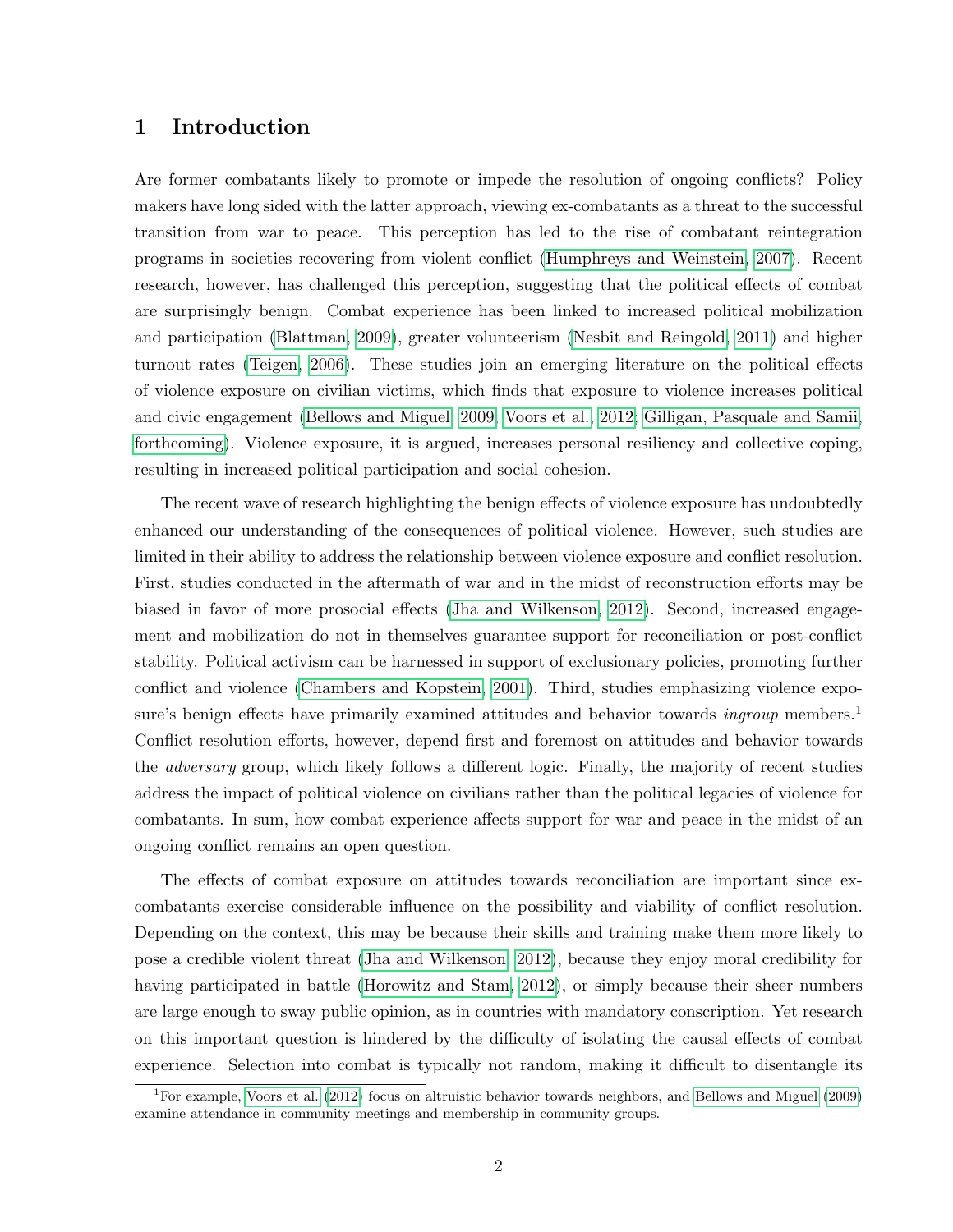effects from pre-existing differences between combatants and non-combatants that independently affect attitudes towards war and peace.

We employ data from an original survey of former Israeli Defense Forces (IDF) soldiers to investigate the consequences of combat for political behavior and for attitudes towards negotiated resolution of the Israeli-Palestinian conflict. Israel's mandatory conscription laws reduce the selection bias associated with voluntary recruitment methods. Nevertheless, assignment into combat, though not completely voluntary, is subject to some self-selection. We overcome the problem of unobserved heterogeneity in combat recruitment by exploiting the health rankings assigned to Israeli youth as part of the IDF recruitment process. We show that health rankings, the primary factor determining combat eligibility, can be used as an instrument for combat exposure.

We find that combat exposure during high-intensity conflict substantially hardens attitudes towards the rival and heightens preferences for military solutions over negotiated ones. Importantly, the hardening effect we identify is not merely attitudinal but finds stark expression in voting behavior, with ex-combatants voting for more hawkish parties. This difference is highly consequential in the context of the Israeli parliamentary system, in which the majority of citizens vote for parties at the center of the political spectrum and in which the split between the Right and Left blocs is typically close. The relative rightward shift is significant and robust for ex-combatants who served under the high-intensity conditions of the Second Intifada. We do not, however, find evidence for a similar shift among combatants who did the bulk of their military service in the relatively low intensity conditions that have generally characterized the Israeli-Palestinian conflict in the years since the IDF's withdrawal from the Gaza Strip in 2005.

Our analysis also reveals that the hardening effects of combat exposure depend on the political backgrounds of combatants prior to enlistment. We find that the lion's share of combat's observed causal effect is driven by a significant shift to the right on the part of ex-combatants who grew up in left, center, and moderate right-leaning households. In contrast, ex-combatants from households on the far right report attitudes to the left of non-combatants from similar backgrounds. The implications of this pattern are that while combat service reduces political polarization among recruits, it also hardens the attitudes of precisely those who might otherwise have supported negotiations and compromise, eroding the support base of political parties advocating reconciliation.

Finally, we find some evidence that combat socialization processes as well as prejudice are mediators of the relationship between combat exposure and attitudes towards war and peace. Combat socialization during high-intensity conflict contributes to political hardening by framing the relationship with the adversary through military lenses, resulting in greater belief in the use of force as an appropriate solution for conflict [\(Snyder, 1984\)](#page-29-3). As for prejudice, while under some circumstances intergroup contact can reduce prejudice [\(Allport, 1954\)](#page-27-3), our data lends support to the idea that "negative contact" exacerbates intergroup hostility by making group identity more salient and increasing feelings of anxiety and threat [\(Stephan et al., 2002\)](#page-29-4).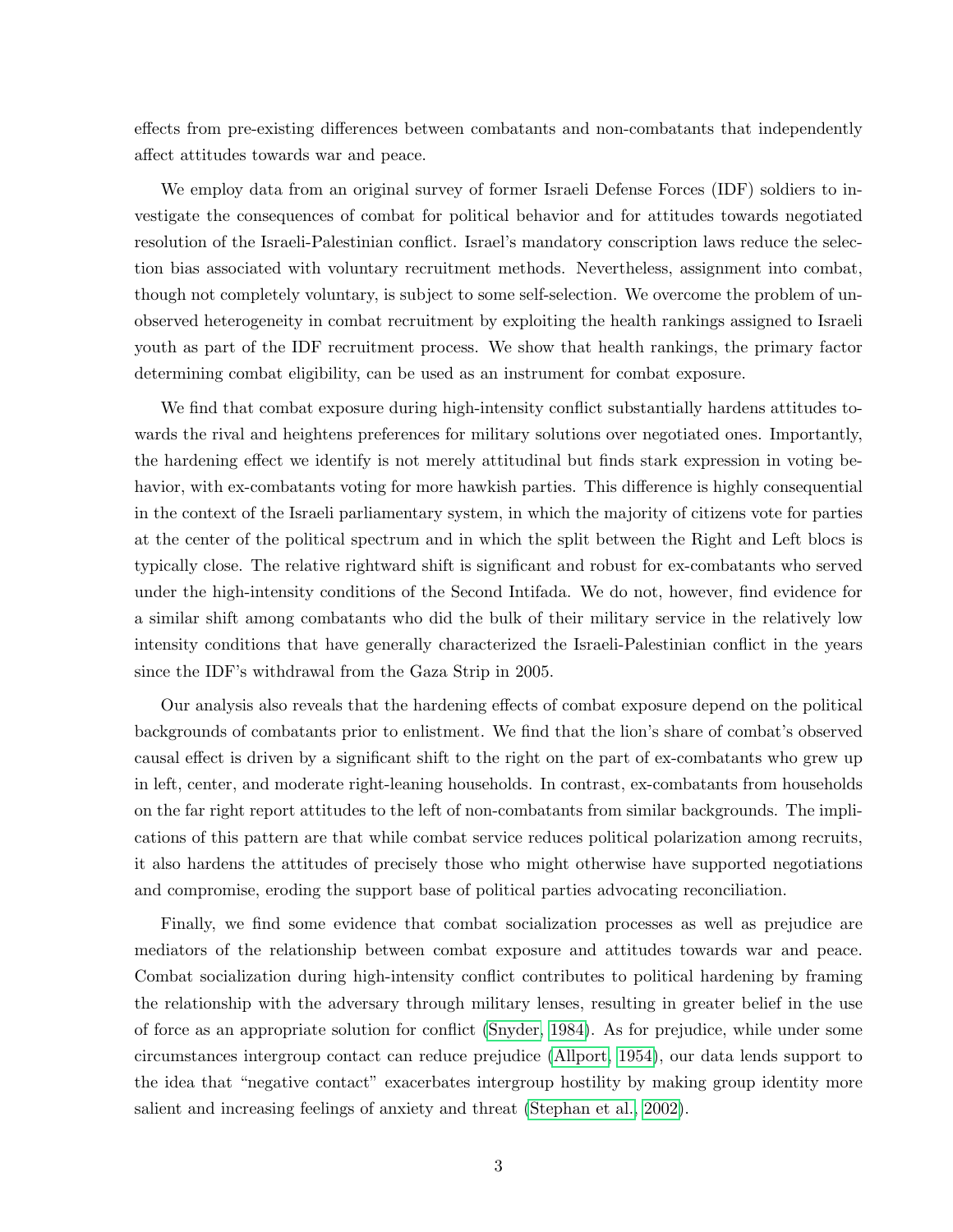This article contributes to the emerging literature on the political effects of violence exposure by making an important analytic distinction between political attitudes and behavior towards in-group members and towards the rival out-group. While exposure to war related violence may have positive intra-group effects (though we do not find evidence for such effects in our sample), its negative impact on inter -group attitudes and behavior provides cause for concern. As such, this paper offers important qualifications to this emerging literature and cautions against the interpretation of violence exposure as benign based on measures of political engagement alone. From a policy perspective, our findings thus suggest a renewed focus on combatant reintegration programs to reduce prejudice and to build faith in the viability and desirability of peaceful conflict resolution.

This article also contributes to a longstanding debate on whether military experience is likely to lead to more conservative or enthusiastic attitudes regarding the use of military force [\(Hunting](#page-28-4)[ton, 1957;](#page-28-4) [Feaver and Gelpi, 2004\)](#page-27-4). Evidence for either of these claims remains elusive due to the difficulty in isolating combat's causal effects. As the first well-identified study examining attitudes towards war and peace among ex-combatants, this paper challenges the dominant wisdom that soldiers, having personally experienced the costs of war, are less likely to support military action. Instead, our findings demonstrate that social-psychological processes associated with combat socialization and participation in armed conflict can overcome calculations of self-interest, leading to greater support for military solutions.

Finally, the paper makes a methodological contribution by identifying health rankings as a valid instrument for combat, which may be useful for other outcomes as well as in other contexts beyond Israel. The study's identification strategy can allow for improved causal inference regarding combat exposure's effects, improving our understanding of the long-term legacies of conflict.

## <span id="page-3-0"></span>2 Combat Exposure and Attitudes towards War and Peace

A considerable body of research has sought to examine how military experience in general, and combat exposure specifically, affects political attitudes and behavior. Contrary to some popular portrayals of ex-combatants as disaffected and violence-prone, the predominant approach argues that combat experience has positive political effects, increasing civic engagement and reducing support for the use of force. The primary mechanism through which combat exposure was postulated to affect attitudes towards war and peace was self interest: Dating back to [Huntington](#page-28-4) [\(1957\)](#page-28-4) and [Janowitz](#page-28-5) [\(1960\)](#page-28-5), the conventional wisdom has held that since veterans have experienced the costs of war first hand and might expect to bear those costs again should conflict resume, they are likely to be more conservative about the decision to go to war and to perceive it as a last resort.

These initial theories were based primarily on historical case studies and focused on the influence of senior military officials on the formation of foreign policy. Later studies confirmed that at the elite level, those with military experience tend to be more conservative than civilians regarding the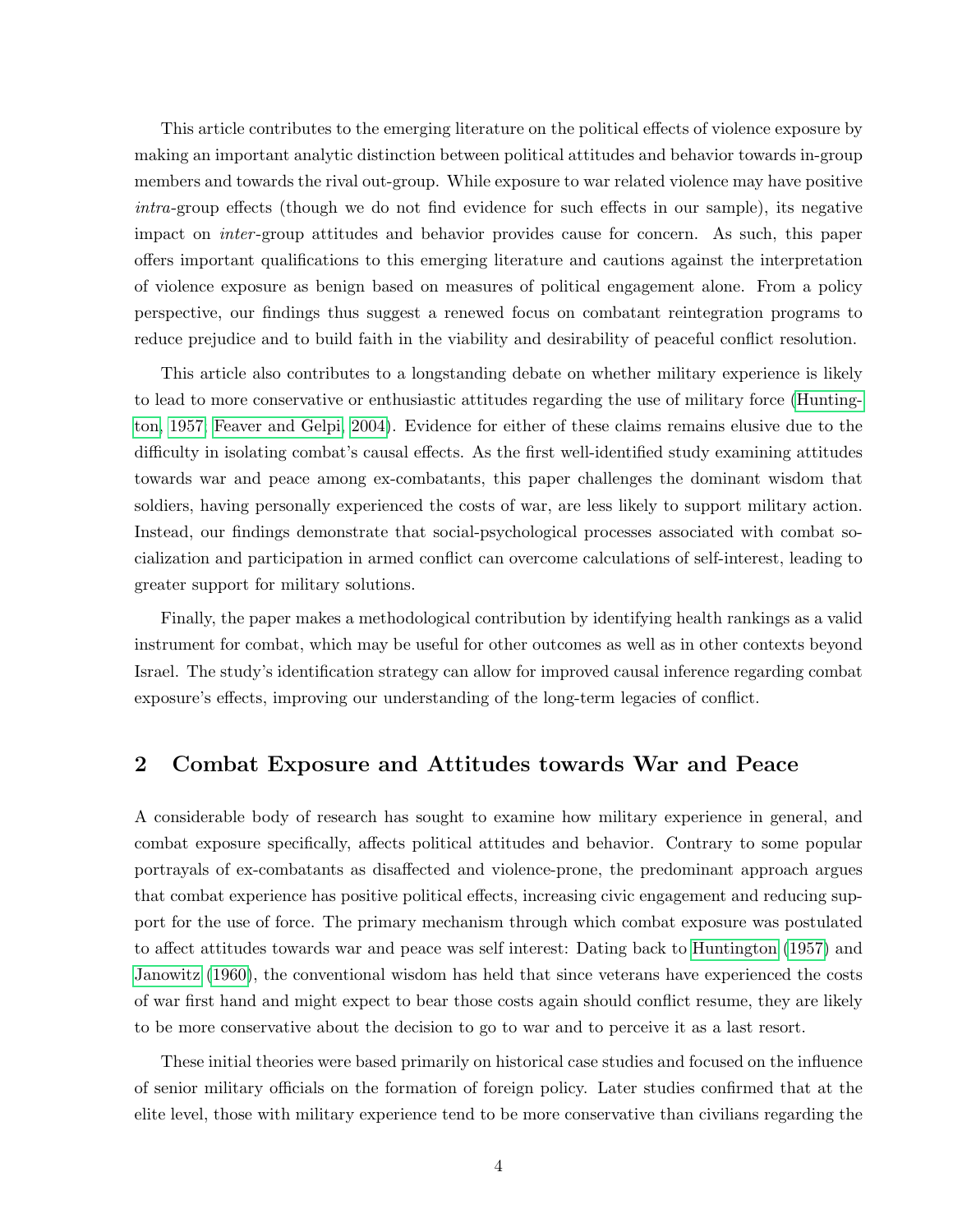use of military force [\(Feaver and Gelpi, 2004\)](#page-27-4). Such research is consistent with studies of *civilian* attitudes towards war, which largely find that as the costs of conflict become more concrete and war casualties more proximate, support for military solutions declines [\(Gartner, 2008\)](#page-28-6). Relatedly, [Horowitz and Levendusky](#page-28-7) [\(2011\)](#page-28-7) find that conscription reduces support for war, especially among citizens most likely to be affected by a draft.

Yet while military elites are likely more conservative regarding the use of force than their civilian counterparts, the attitudes of ordinary soldiers who served for limited periods may be different than career officers. Investigating this proposition based on cross-sectional public opinion data, [Feaver](#page-27-4) [and Gelpi](#page-27-4) [\(2004\)](#page-27-4) find that at the mass level, veterans are more supportive of military interventions than non-veterans. As they note, however, it is difficult to ascertain whether these differences are due to military exposure or to pre-existing differences in political attitudes that shape military recruitment patterns. This limitation is partially addressed in a study by [Erikson and Stoker](#page-27-5) [\(2011\)](#page-27-5), who examine the effect of lottery-based draft vulnerability on attitudes towards the Vietnam war. The authors find that those more vulnerable to the draft adopt more antiwar attitudes. Consistent with the self-interest approach, Erikson and Stoker also hypothesize that actual military service alienates individuals from the war effort, leading to more dovish attitudes. Their findings, however, indicate that military service is weakly associated with greater support for war.<sup>2</sup>

A second approach linking combat with positive political outcomes emerges from the recent micro-level literature on the consequences of civil wars [\(Bellows and Miguel, 2009;](#page-27-1) [Blattman, 2009;](#page-27-0) [Voors et al., 2012\)](#page-29-2). Several of these studies have focused on the psychological processes associated with violence exposure, invoking [Tedeschi and Calhoun](#page-29-5) [\(2004\)](#page-29-5)'s concept of post-traumatic growth to explain findings that violence exposure results in increased political and civic engagement. According to this approach, traumatic experiences can induce positive change, leading to an increased sense of personal strength and more meaningful relationships. While most of this research concerns civilian victims of violence, [Blattman](#page-27-0) [\(2009\)](#page-27-0) exploits rebel abduction in Uganda to examine the effects of combat exposure, finding that former rebels are more likely to vote and become community leaders. Based on this logic it is plausible that processes of personal growth and resilience may extend to other prosocial outcomes, including support for peaceful solutions to conflict.

As noted, the majority of recent research on the consequences of violence exposure has been conducted in the aftermath of conflict and has focused on political outcomes for civilians at the intra-group, or communal level. In the context of ongoing conflict, however, there are several reasons to expect that war experiences have far more negative effects on inter-group attitudes and behavior, reducing support for conflict resolution.

Socialization: Combat soldiers undergo intense socialization processes that are intended to increase aggression towards rival out-groups and inculcate a sense of identification with the military's

<sup>&</sup>lt;sup>2</sup>[Erikson and Stoker](#page-27-5) [\(2011,](#page-27-5) 227-230) readily acknowledge, however, that their instrument is too weak to allow identification of actual service in Vietnam and is inappropriate for overcoming the problem of self-selection into combat.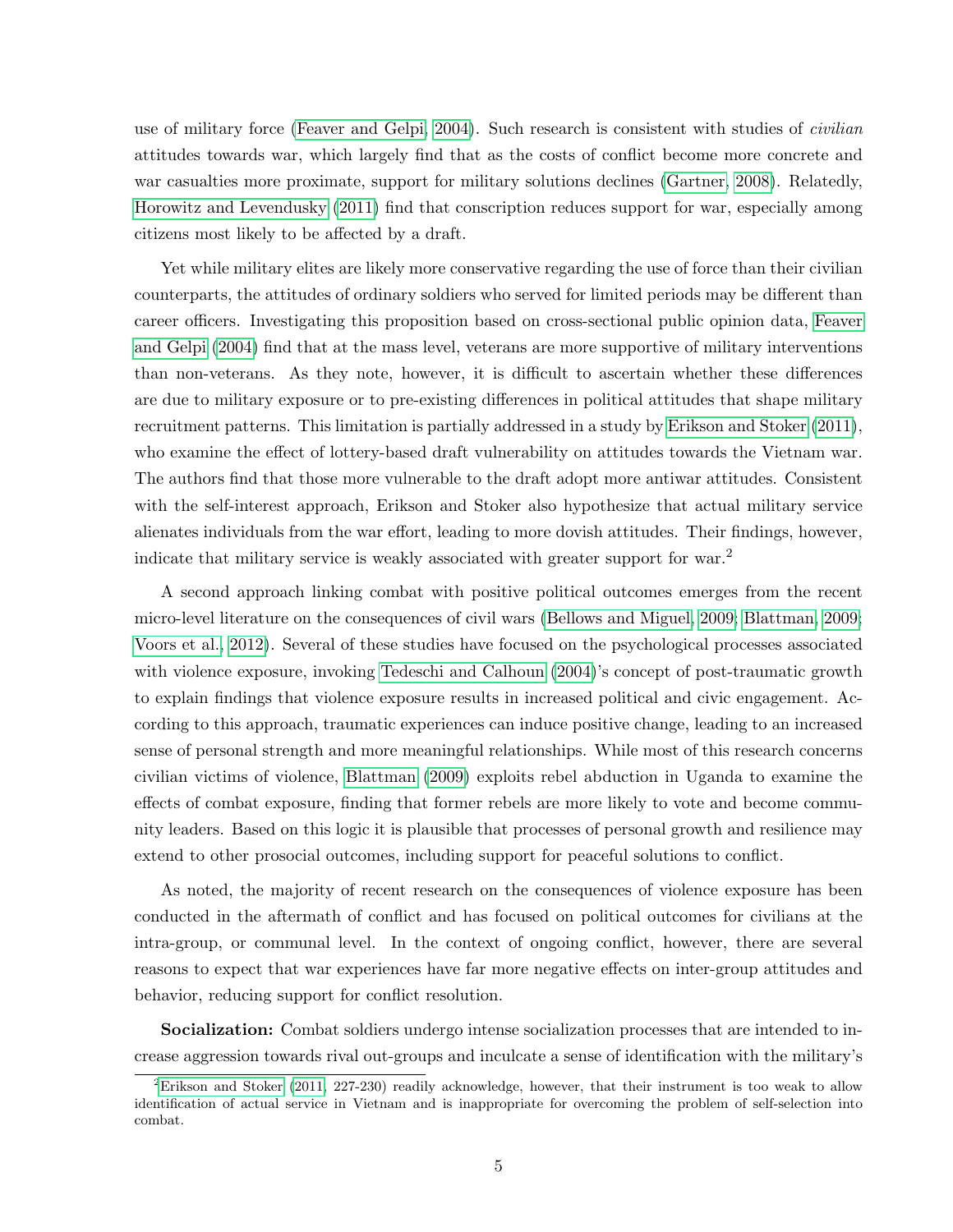objectives and tactics [\(Grossman, 1996\)](#page-28-8). Such powerful processes, which take place both through formal institutions like basic training and informal initiation and hazing rituals [\(Wood, 2008\)](#page-29-6), go far beyond ordinary military socialization and are designed to make combatants more comfortable with the use of force. As a result, they may lead combatants to frame relations with the adversary through military lenses, resulting in greater acceptance of military solutions to conflicts [\(Posen,](#page-29-7) [1984;](#page-29-7) [Snyder, 1984\)](#page-29-3).

Prejudice: Combat exposure may also lead to the rejection of reconciliation by fostering prejudice. Research in social psychology suggests that when groups are engaged in disagreement over resources and when their interests are perceived as incompatible, intergroup relations will be characterized by prejudice [\(Brown, 2010\)](#page-27-6). While such processes are applicable to societies in conflict in general, combatants are likely to be more susceptible, as they are typically engaged in sustained negative, threatening contact with the outgroup [\(Stephan et al., 2002\)](#page-29-4). The circumstances of irregular warfare, in which fighting takes place among ordinary civilians rather than on conventional battlefields, can further heighten prejudice, as civilians are low-status opponents, which tend to elicit contempt and even disgust [\(Fiske et al., 2002\)](#page-28-9).

Threat: Several studies demonstrate that real and perceived threats raise support for aggressive action against those groups perceived as threatening [\(Huddy et al., 2005\)](#page-28-10). The perception of threat leads to increased hostility and prejudice [\(Giles and Hertz, 1994\)](#page-28-11), and ethnocentrism [\(Grant, 1993\)](#page-28-12). Combatants typically experience such threats first hand, and as such may be more likely to harbor hostility towards the outgroup and support aggressive rather than conciliatory measures. Threat may be compounded by the experience of irregular conflict, where boundaries between combatants and civilians are blurred and violent situations sometimes erupt from what initially seem like innocuous conditions.

Trauma: Exposure to violence can be traumatizing, leading to psychological strain, distress, and PTSD [\(Levy and Sidel, 2009\)](#page-29-8). Research investigating the role of trauma on attitudes towards war and peace, rather than on political participation generally, finds that violence exposure reduces support for reconciliation, among conflict victims [\(Pham, Weinstein and Longman, 2004\)](#page-29-9) and former child soldiers [\(Bayer, Klasen and Adam, 2007\)](#page-27-7). While to our knowledge research has not yet investigated the relationship between trauma and political behavior among adult combatants, it is plausible that similar patterns would hold, reducing support for reconciliation.<sup>3</sup>

All of these mechanisms suggest that combat exposure may actually *reduce* support for peaceful conflict resolution among former combatants, decreasing the likelihood of reconciliation. The handful of studies that have examined the effects of violence exposure on inter-group attitudes and behavior provide some evidence for these grim predictions. For example, [Jha and Wilkenson](#page-28-2) [\(2012\)](#page-28-2) find that during the partition of South Asia, districts with larger numbers of ex-combatants

<sup>3</sup>There exists a large literature on the relationship between combat trauma and anti-social behaviors such as crime, aggression, and domestic violence, but this literature focuses on the relatively small subset of combatants with PTSD rather than combat's impact generally.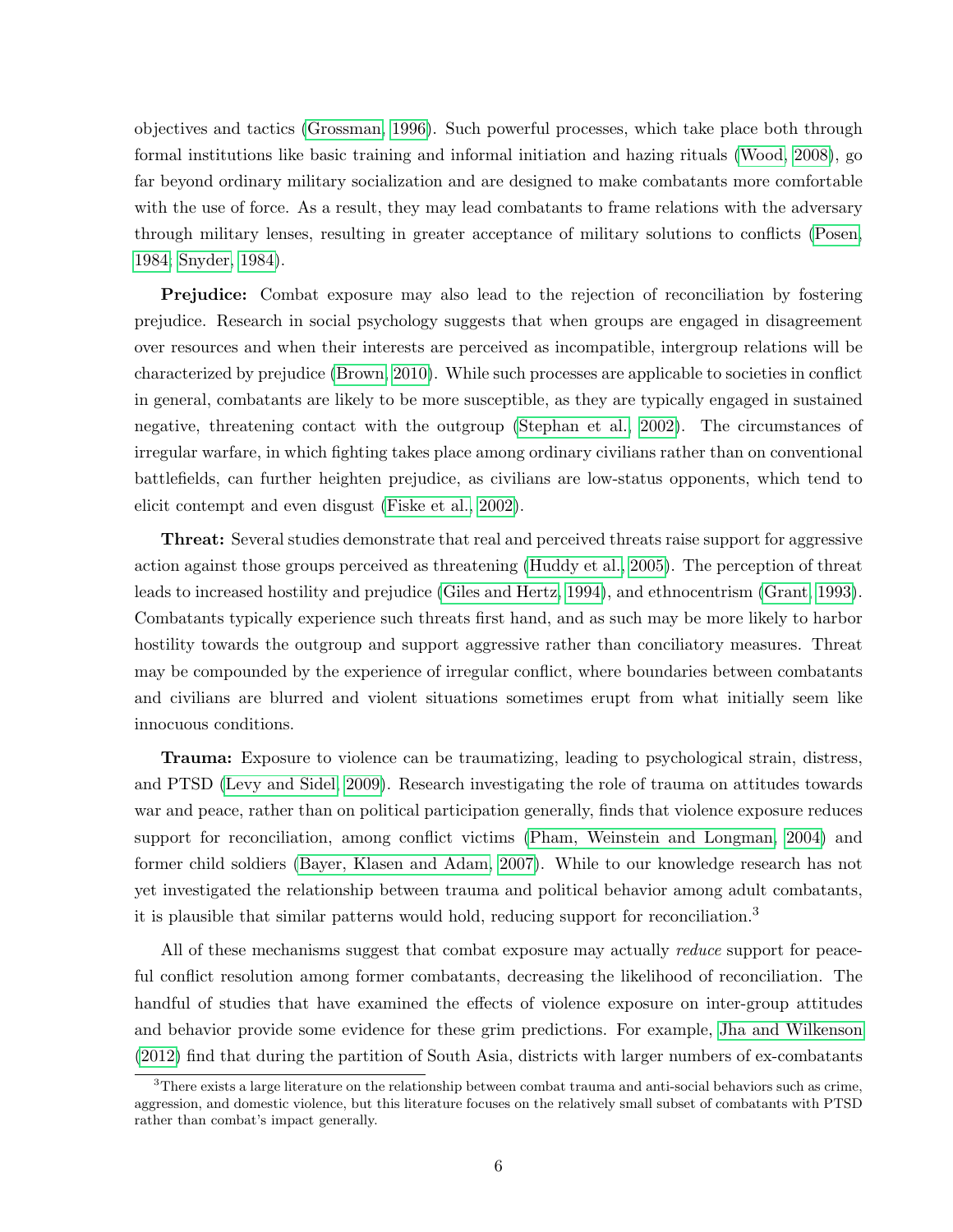were more likely to undergo minority ethnic cleansing.<sup>4</sup> [Beber, Roessler and Scacco](#page-27-8) [\(2012\)](#page-27-8) find that Northern Sudanese who personally experienced rioting by Southerners are less likely to favor allowing Southerners to retain citizenship in the North, and [Rohner, Thoenig and Zilibotti](#page-29-10) [\(forth](#page-29-10)[coming\)](#page-29-10) find that conflict in Uganda reduces inter-ethnic trust. In the Israeli-Palestinian context, [Canetti-Nisim et al.](#page-27-9) [\(2009\)](#page-27-9) find that exposure to terrorist violence is associated with hostile and exclusionist attitudes towards Israel's Palestinian minority, and [Berrebi and Klor](#page-27-10) [\(2008\)](#page-27-10) find that terror attacks within three months of the elections increased support for right wing parties. Finally, using longitudinal public opinion polls, [Jaeger et al.](#page-28-13) [\(2012\)](#page-28-13) find that exposure to Israeli violence radicalizes Palestinian public opinion, though this effect is relatively short-lived.

These studies all suggest that violence exposure may have dire consequences for inter-group relations and for the likelihood that ex-combatants support compromise and peaceful conflict resolution. However, with the exception of [Jha and Wilkenson](#page-28-2) [\(2012\)](#page-28-2), past research examines the inter-group consequences of violence for civilian victims, not combatants. And though insightful, the study by Jha and Wilkenson uses aggregated district-level data and hence is unable to test the effect of combat exposure at the micro-level. Our article employs a novel identification strategy and unique survey data that allow us to examine the causal effect of combat exposure at the individual level on three political outcomes: attitudes towards war and peace, vote choice, and political participation.

## 3 Military Service in the Palestinian-Israeli Conflict

The ongoing Israeli-Palestinian conflict has been a defining feature of Israeli politics since Israel's occupation of the West Bank, Gaza Strip, and East Jerusalem in 1967.<sup>5</sup> After two decades of military occupation, Palestinians first rose against Israeli rule in December 1987 in what became known as the First Intifada (literally "shaking off"). Since then relations between Israelis and Palestinians have been characterized by episodes of intense violence followed by periods of relative calm. Repression of the First Intifada was followed by formal negotiations under the Madrid process in 1991 and secret negotiations culminating in the Declaration of Principles (DOP, also known as the Oslo I Accord), signed by Israel and the Palestinian Liberation Organization (PLO) in September 1993. The DOP and subsequent Cairo (1994) and Taba (1995) agreements called for gradual withdrawal of Israel from the Occupied Palestinian Territories (OPT) and the establishment of a Palestinian National Authority, and provided a framework for final status negotiations. The Oslo process was met with violence from opposition groups among Palestinians and Israelis and its implementation stalled, until ultimately collapsing in 2000 following the Camp David summit.

<sup>4</sup>However, they also find that such districts had fewer deaths, attributing these findings to the organizational skills acquired by former combatants. This mechanism is therefore consistent with both negative and positive intergroup outcomes, depending on the ways in which combatants' skills are put to use.

<sup>&</sup>lt;sup>5</sup>The roots of the Israeli-Palestinian conflict are, of course, deeper, extending to the struggle between Jewish and Arab nationalist movements beginning around the turn of the 20th century.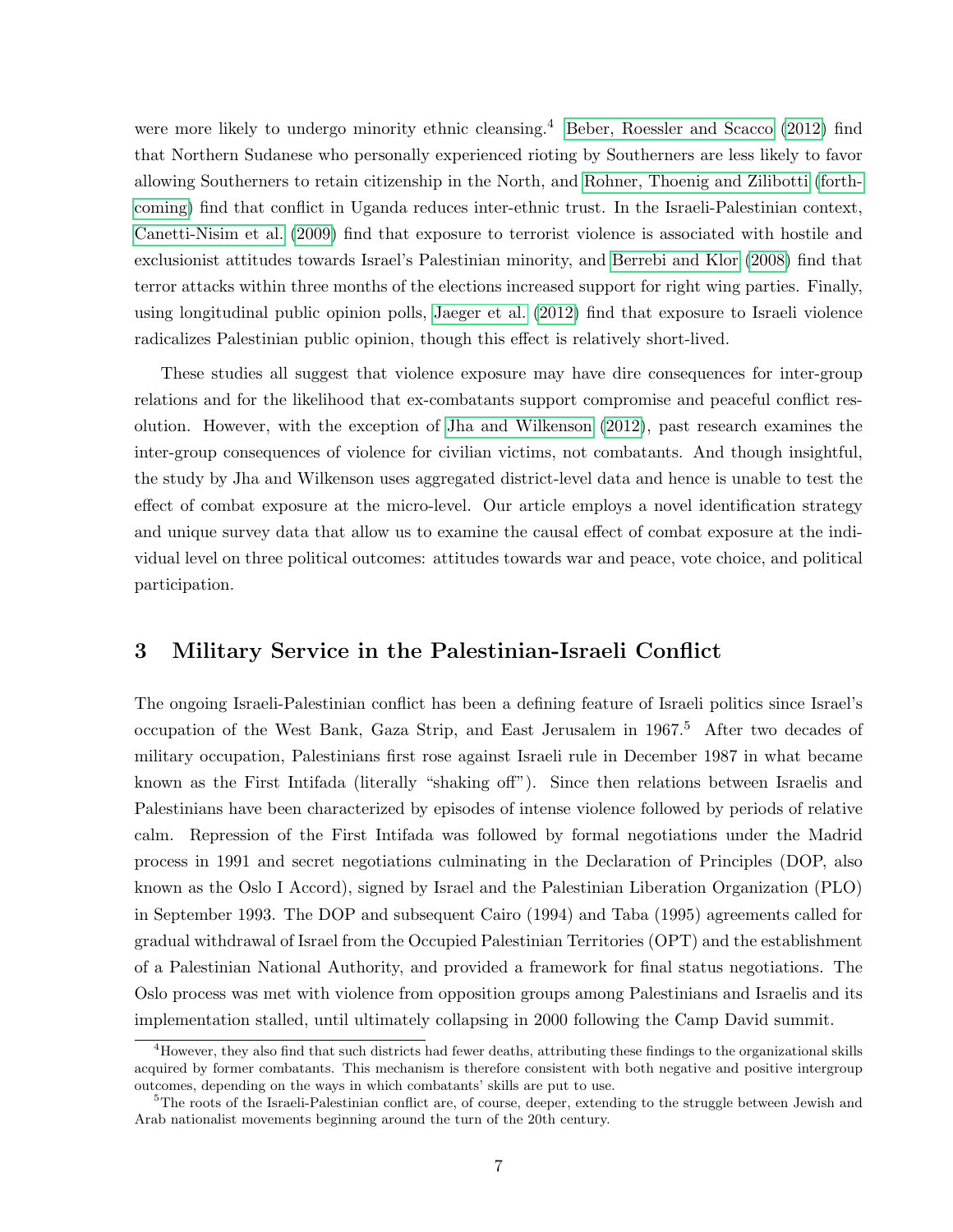On September 29, 2000, the conflict erupted into its bloodiest phase to date, an armed insurgency that came to be known as the Second Intifada. In the course of repression of the insurgency the IDF re-entered areas from which it had withdrawn under the DOP framework, conducting thousands of offensive operations and raids as well as dramatically intensifying its population control measures restricting and regulating Palestinian movement. Over a period of five years levels of insurgent violence gradually declined, and in 2005 Israel unilaterally withdrew its forces and civilian presence from the Gaza Strip. Since 2006 a period of relative calm has ensued, punctuated by occasional bouts of violence. Israeli troops retain freedom of operation in the West Bank, remaining for the most part outside of Palestinian population centers though continuing to conduct limited operations. In Hamas-controlled Gaza, Israeli ground troops are stationed alongside the border while the IDF maintains indirect control through air and naval power, drones, and occasional large scale operations.

The bulk of Israel's military effort in the OPT is born by young men carrying out their compulsory term in the IDF. Since its establishment, Israel has recruited soldiers through mandatory conscription. All citizens are required by law to enlist in the military at the age of 18 and serve a period of three years for males and two years for women. Though the law applies in principle to all citizens, in practice Israel has exempted or created special arrangements for several groups, chief among them Israeli Arabs, Ultra-Orthodox Jews and religious women. As a result, approximately 50 percent of the Israeli population serves in the military, with the figure rising to 75 percent among Jewish males. Upon completing their compulsory service a minority chooses to remain as career soldiers while the rest are released and enter the IDF reserves.

Israeli combatants begin their service with a training period ranging from six to eighteen months and are subsequently deployed to Israel's various theaters of operation, along its borders and in the OPT. Traditionally, soldiers have alternated throughout their service between periods of deployment and periods of training. However, the nature of combat service has varied widely by period, depending on the intensity of conflict in which Israel was engaged at the particular time. During the Second Intifada Israeli troops spent nearly all of their deployment in the OPT, as ongoing training of soldiers was all but suspended to allow for continuous participation in counterinsurgency operations. 3, 557 Palestinians and 996 Israelis were killed between 2000-2005, of which 310 were members of the IDF.<sup>6</sup> Combatants who served in this period were therefore exposed to high levels of violence, as perpetrators, victims, and witnesses.

In contrast, combatants who served in the years following the IDF's withdrawal from Gaza experienced much less violence on average. Israeli casualties dropped by 90 percent from the previous period, and though numbers of Palestinian fatalities were often high, most were killed from air and artillery strikes without direct engagement from ground troops. The nature of deployment

 ${}^{6}$ In terms of civilian deaths, the Second Intifada was Israel's most violent episode of conflict since its establishment; see data by the Israeli human rights organization B'Tselem, at <http://www.btselem.org/statistics>.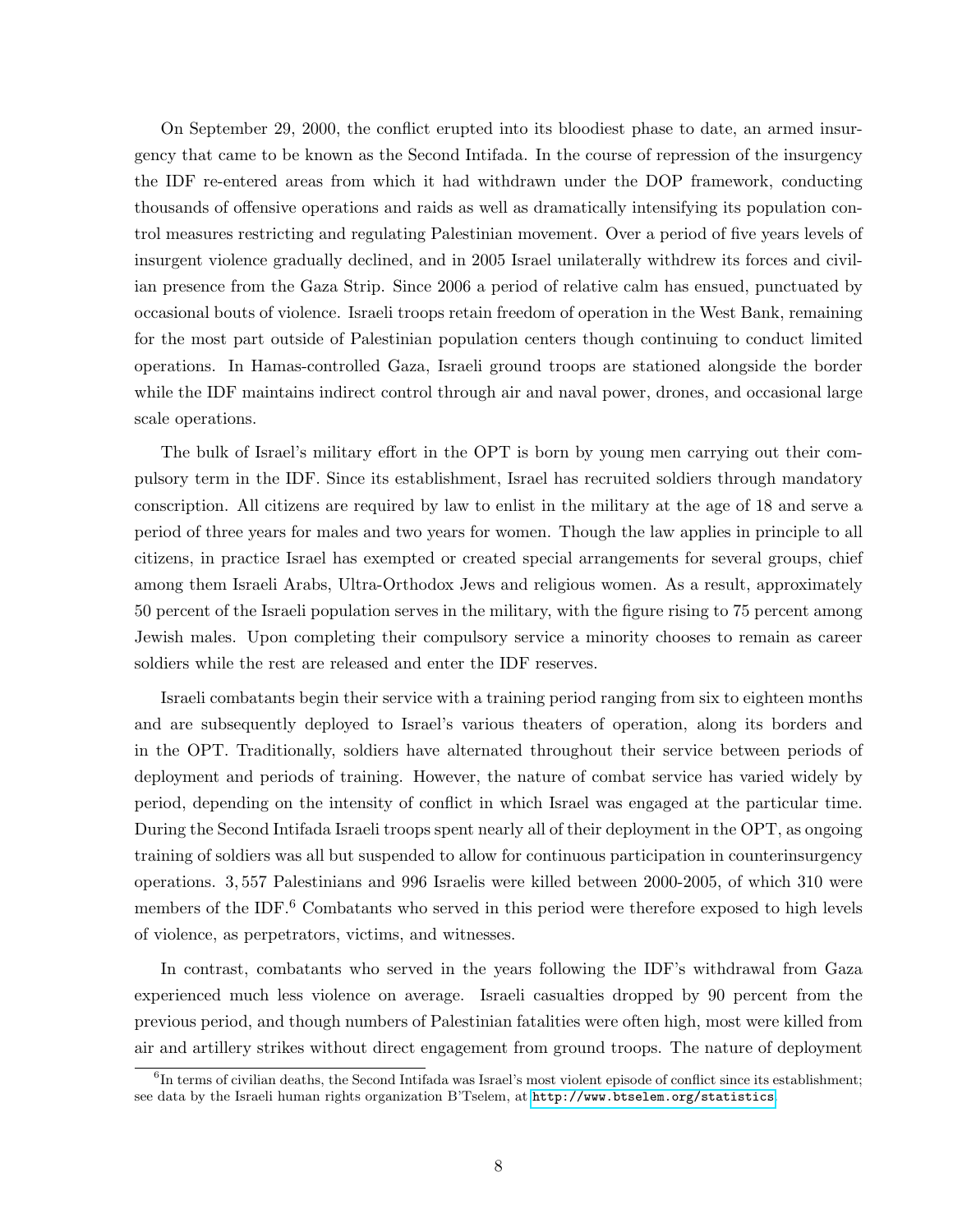changed as well, as ongoing training resumed, tours of duty became more varied, and soldiers had far less direct military engagement with Palestinians.

Though levels of violence have fluctuated considerably, the OPT remain a central theater of operations for the IDF, and nearly all IDF combatants have taken part in the military occupation. Mandatory conscription renders combat exposure a formative socialization experience for a substantial segment of the population. Ex-combatants attitudes are thus instrumental in forming public opinion on matters of security, war, and peace, and an important political force in encouraging or impeding reconciliation.

## 4 Research Design, Data, and Measurement

To study the causal effects of combat exposure on voting behavior and attitudes towards reconciliation, we designed and implemented an original survey of former IDF soldiers. Our target population is Jewish, male citizens born between 1980 and 1991 and released from mandatory military service between 2001 and 2012. We exclude Arab Israeli and ultra-Orthodox Jews that are exempt from military service, as well as women who serve in the IDF but for the most part do not serve in combat roles.

The survey was implemented in two waves in March and April 2013, generating two samples: former soldiers who enlisted in the IDF between 2004 and 2009 (the "Post-Gaza withdrawal sample"), and former soldiers who enlisted between 1998 and 2003 (the "Second Intifada sample"). Respondents were recruited by iPanel, Israel's largest "opt-in" internet survey firm. As is common in online survey panels, members collect points for responding to surveys, which they can then redeem for gift certificates. Our power calculation indicated a sample size of about 1, 100 was necessary for identifying a treatment effect of combat exposure in each of the two conflict periods: the Second Intifada and the post-Gaza withdrawal years. Given the expected participation rate of online surveys (between 15 and 20%) and the size of iPane's pool of respondents, we invited every member that matched our inclusion criteria to participate in the survey.

Our mode of respondent recruitment raises natural questions about the representativeness of our samples. While our sample is representative of the Israeli Jewish male population in the relevant cohort in terms of geographical background, immigration status, and share of combatants, it is somewhat skewed towards more educated and less religious respondents.<sup>7</sup> However, as our aim in this study is not to estimate precise population values but to investigate the causal relationship between combat service and political attitudes and behavior, concerns of internal validity make the use of a volunteer panel appropriate [\(Malhotra and Krosnick, 2007\)](#page-29-11). A more detailed discussion of

<sup>7</sup>Socioeconomic bias is typical in studies that are based on opt-in Internet users. In the U.S., for example, studies find that opt-in panels have higher shares of whites and higher educated individuals than the general population [\(Malhotra and Krosnick, 2007\)](#page-29-11).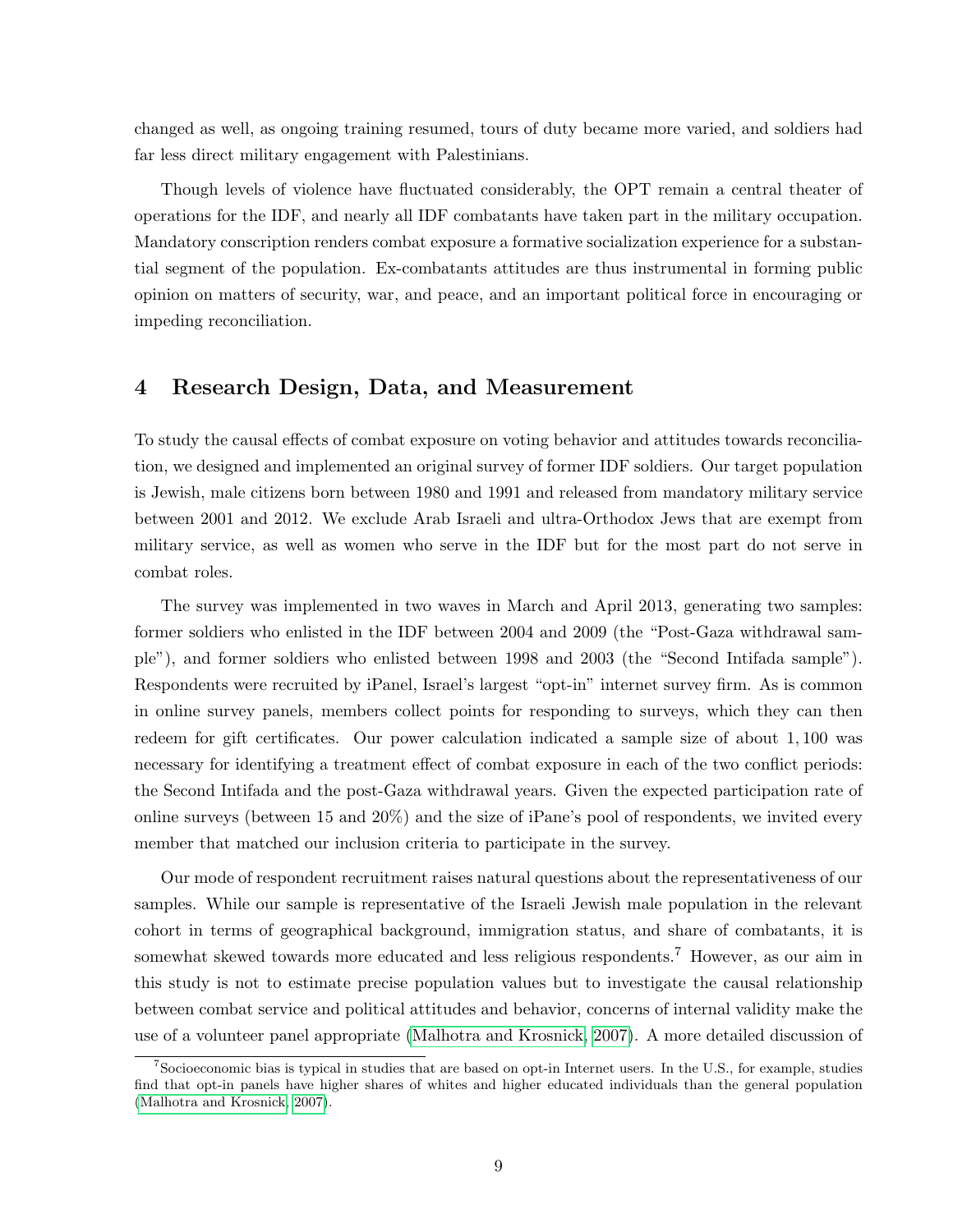sample representativeness can be found in the Supplementary Information (SI), section 3.3.

Of the 15, 216 invitations issued to participate in the study, 2, 936 individuals responded, constituting a 19 percent participation rate. Of these, 328 respondents were screened for not serving in the military. We further screened out 146 respondents who served in the air force or navy, since they do not engage in direct contact with Palestinians, volunteers, individuals with large amounts of missing data, and 'satisficers,'<sup>8</sup> leaving a final dataset of 2, 334 respondents. The online survey consisted of three parts: We first asked our respondents to provide socio-demographic information in order to test the plausibility of our identification strategy and analyze heterogeneous treatment effects. To avoid priming, we then ask a battery of questions on political attitudes and behavior before turning to a set of questions about military experience and violence exposure. Tables [A.1](#page-30-0) and [A.2](#page-31-0) provide summary statistics of the two samples.

#### <span id="page-9-0"></span>4.1 Identification Strategy: Combat Eligibility Health Rankings

Measurement of the causal impact of combat exposure is complicated by selection problems. Even under Israel's mandatory conscription laws, assignment into *combat* is commonly subjected to at least some self-selection. Combatants may differ from non-combat soldiers in important ways, which is especially problematic when pre-service differences contribute to political attitudes later in life. To account for potential unobserved differences between combat and non-combat soldiers we use individual IDF health rankings determining combat eligibility as an instrument for combat exposure. This section describes and provides evidence in support of the use of health-based combat eligibility as a valid instrument, at least in the context of this study.

In Israel, all prospective recruits are summoned to their local recruitment center for several mandatory visits in the year prior to enlistment, to evaluate their suitability for the various possible military assignments. On the first visit, prospective recruits are required to produce detailed information from their family physician and other specialists who have treated them in the past, as well as undergo comprehensive medical examinations including orthopedic and vision evaluations, height, weight, blood pressure, pulse, and urinalysis tests. In some cases, they are ordered to provide additional medical information and attend a follow-up evaluation by medical specialists. The results of the medical examinations are evaluated by a medical committee that assigns each recruit a health score on an A-F scale, known as a "profile score" [\(Chaiter et al., 2010\)](#page-27-11). These scores are the single most important criterion in determining the likelihood of serving as combatants. Recruits that score A-D are eligible to serve as combat soldiers; those assigned a score of E or F are ineligible for combat and are assigned to non-combat roles; and those assigned a G or H are released from service, temporarily or permanently (though some nonetheless decide to volunteer).

<sup>&</sup>lt;sup>8</sup> "Satisficing" refers to haphazard responses by respondents employing mental shortcuts to proceed quickly through the survey, compromising data quality [\(Malhotra and Krosnick, 2007\)](#page-29-11). Note, however, that our findings are robust to the inclusion of airforce personnel and satisficers (see SI).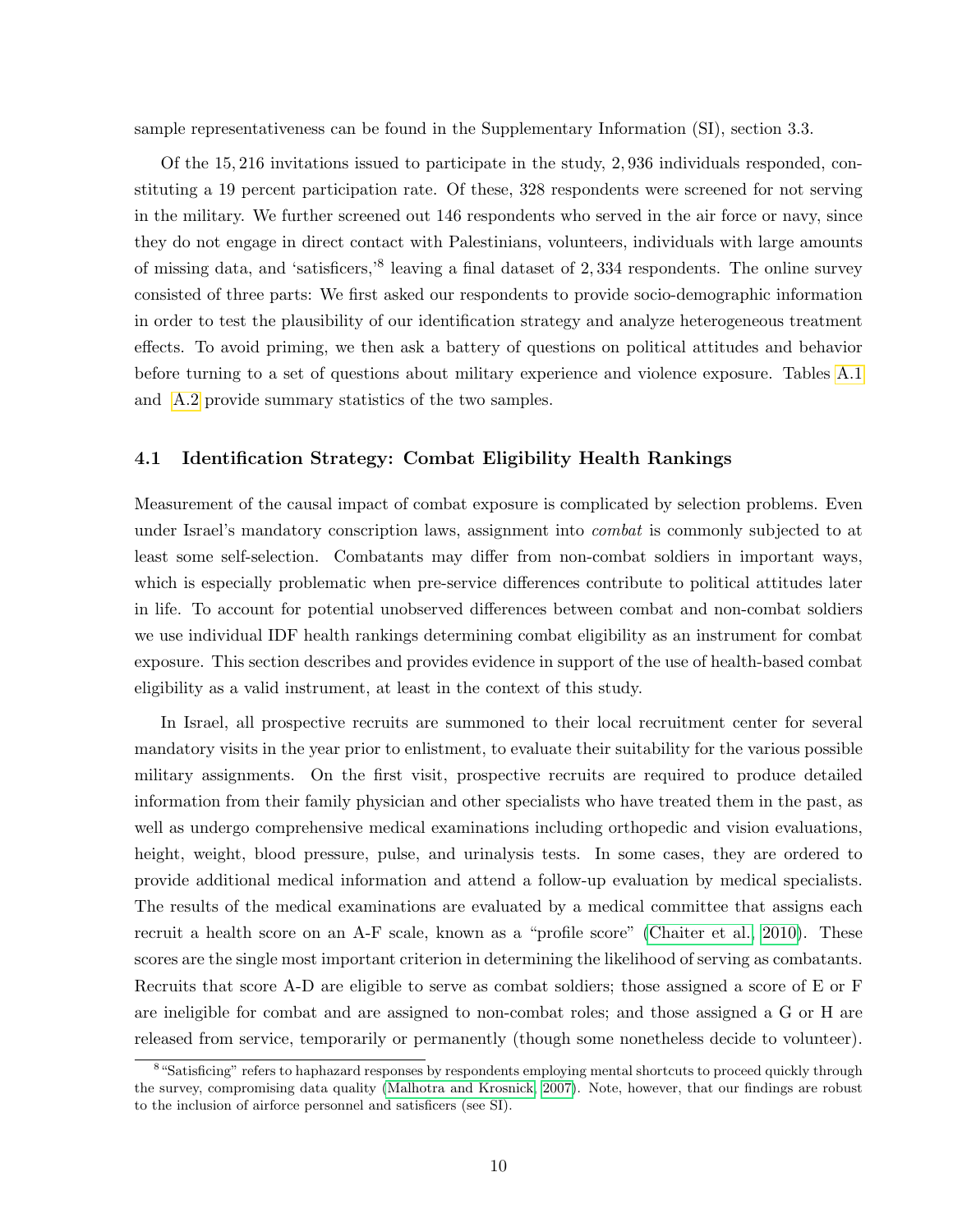Members of the latter two categories are excluded from the analysis, since they either did not serve or self-selected into military service, a factor which may well be associated with political attitudes.

Notably, lower health rankings reflect the presence of medical conditions such as chronic illness, allergies, or physical impairments, rather than lifestyle choices such as physical fitness. While low physical fitness may make individuals ineligible for some of the more elite IDF combat units, it does not render them ineligible for combat generally (see SI, section 1, for more information on health rankings). Finally, since combat eligibility may change after initial assignment due to changing health conditions, we use initial eligibility rankings as an instrument.

This study's key independent variable is combat exposure. In order to ensure that only respondents with combat experience are coded as combatants, we define combat exposure as over twelve months of service in a combat role. This means that IDF recruits who dropped out of their combat units during or shortly after basic training are coded as non-combatants. According to this definition approximately 42% of our sample of former IDF soldiers served as combatants, which is almost identical to the share of combatants in the relevant cohorts in the larger population.<sup>9</sup> Table [1](#page-10-0) provides information on the bivariate relationship between health-based combat eligibility and combatant status. Only six percent of those assigned a health score below the health eligibility cutoff point served as combatants, compared to about half of individuals assigned a health score above the cutoff point.<sup>10</sup> This suggests that a recruit's health score is a strong but imperfect predictor of combat status.

<span id="page-10-0"></span>

| Health-based combat |       | Combatant Status | Total |
|---------------------|-------|------------------|-------|
| eligibility cutoff  | No    | Yes              |       |
| Below $(E-F)$       | 385   | 24               | 409   |
|                     | (94)  | (6)              | (100) |
| Above $(A-D)$       | 973   | 952              | 1,925 |
|                     | (51)  | (49)             | (100) |
| Total               | 1,358 | 976              | 2,334 |
|                     | (58)  | (42)             | (100) |

Table 1: Bivariate Relationship Between Health Score and Combat status.

To be a valid instrument, health eligibility must not only strongly predict combat status but must also be exogenous to the study's outcomes. Key to our identification strategy is the implicit assumption that the presence of chronic health conditions that affect health scores—such as hearing or visual impairments—are randomly assigned by nature. If this is in fact the case, pre-treatment covariates between former soldiers above and below the combat eligibility cutoff should be balanced.

<sup>9</sup>Calculations are based on statistics released by the IDF in 2011 and 2013 regarding rates of combat service per district for recruits born in 1990 and 1991. See SI, section 3.3 for details.

 $10$ Individuals with health scores below the cutoff can become combatants if they successfully appeal their ineligibility based on changes in medical condition. As noted, we only use initial scores as an instrument.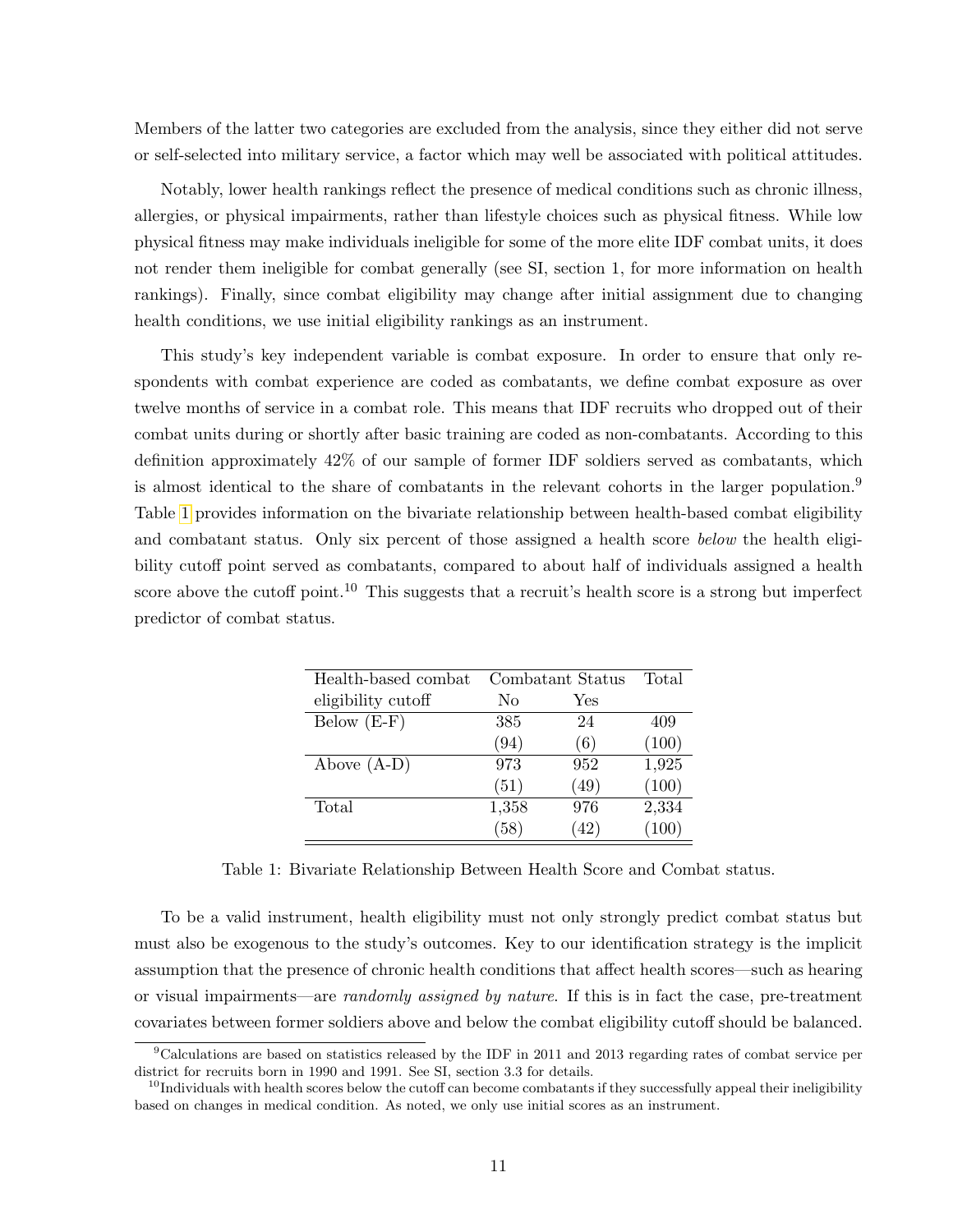Our survey includes a battery of questions regarding the respondent's background prior to enlistment that may affect motivation to serve as a combatant. These include household income at the age of 18, household ideology at 18 on a 1-7 Right-Left scale, immigrant or Israeli-born, whether the respondent's father served as a combatant, level of religiosity at age 18, ethnic background, and residence during high school. Table [A.3](#page-32-0) provides a balance check for the Second Intifada and post-Gaza withdrawal samples. A rule of thumb for assessing covariate balance is if the means of both groups are less than one fourth of a standard deviation apart [\(Ho et al., 2007\)](#page-28-14). Table [A.3](#page-32-0) indicates that all covariates are relatively well-balanced.

There are two potential ways in which our identification assumption could be undermined. First, health impairments may in principle be correlated with household income, which in turn may be correlated with political attitudes. We do not, however, find any evidence for such a correlation in our sample, likely due to Israel's comprehensive universal healthcare system that ensures that all citizens have access to healthcare regardless of socioeconomic status. Second, it is possible that some individuals intentionally sort themselves into low or high health categories and that such sorting patterns are correlated with political attitudes. We do not believe that sorting constitutes a major concern in this study. First, the ability to sort is rather limited given the comprehensiveness of the medical examination at the recruitment centers and the quality control mechanisms in place to assess the profile assignment process [\(Chaiter et al., 2010\)](#page-27-11). Second, since only about 50% of those who are eligible ultimately serve as combatants, there are ample ways for new recruits with low motivation to serve to avoid combat assignment without manipulating health information.

We nonetheless take several steps to eliminate any remaining concerns about sorting. First, we conducted a pilot study of approximately 400 Israeli youth who had already been assigned combat eligibility rankings but had not yet enlisted. Had a significant share of recruits intentionally manipulated their medical condition, we would have witnessed that combat eligibility is correlated with political attitudes or behavior *before* military service. We find no significant differences in political attitudes or participation between youth above and below the combat eligibility threshold.<sup>11</sup> Second, we conduct a sensitivity analysis that estimates how large an unobserved covariate u must be to impact combat eligibility, thereby violating the exogeneity assumption. Assuringly, we find that our findings are robust to the presence of relatively large potential unobserved confounders affecting treatment status (SI, section 2.2).

In addition, to better account for the fact that selection into combat is not random for those above the eligibility threshold we conduct the following analysis. First, we subset our data to only include those who are assigned a health score above the combat eligibility threshold. Second, we fit a logistic model in which a combat status indicator is regressed on all available covariates.<sup>12</sup> Using

<sup>&</sup>lt;sup>11</sup>Further details regarding sampling, data, measures and analysis of the youth survey are presented in the SI, section 2.

 $12$ Since the IDF releases no demographic indicators on its recruits, there is no systematic evidence available regarding the characteristics of people who select into combat.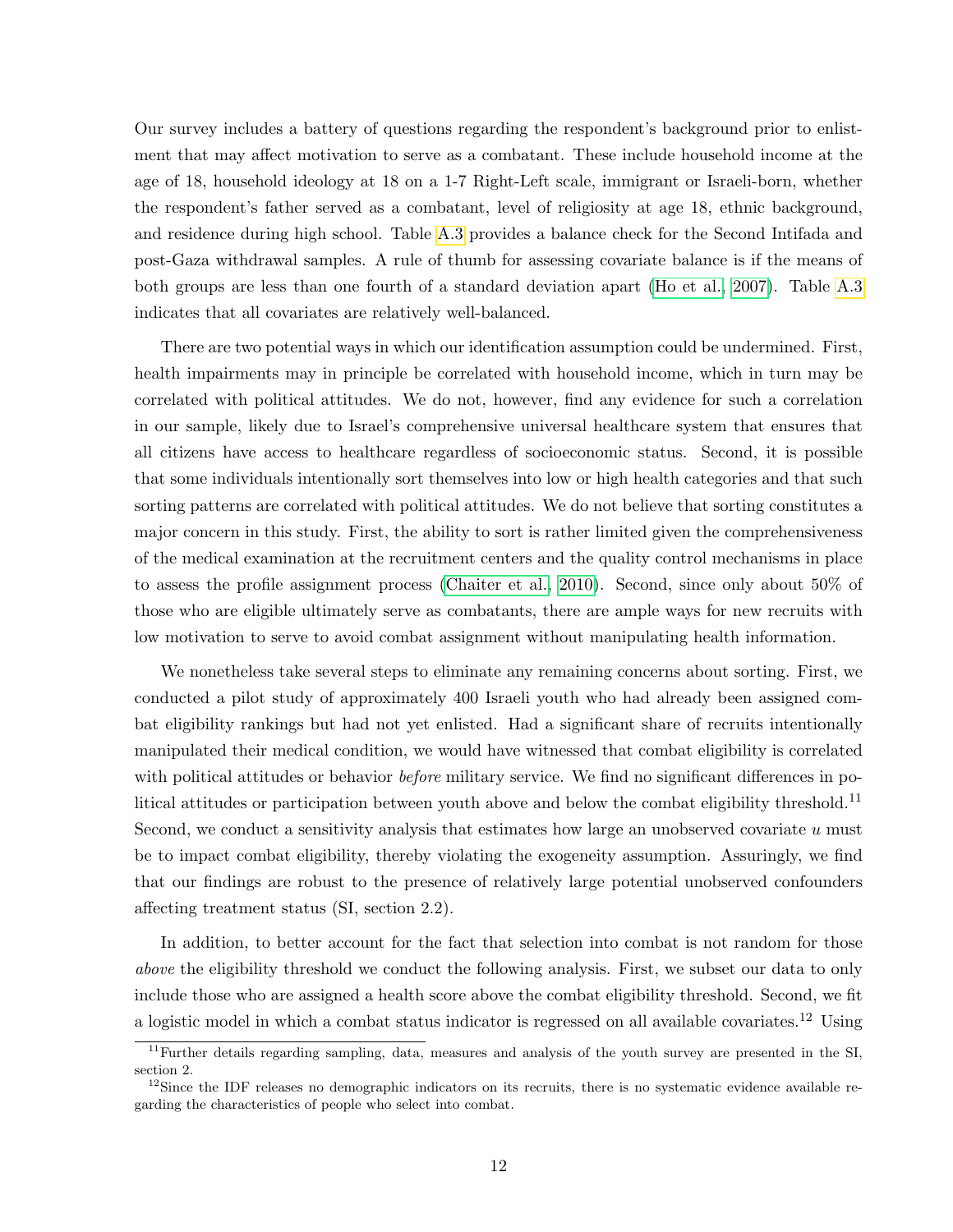this model, we then predict for all survey respondents the propensity to serve as a combatant, whether their health scores are above or below the combat eligibility cutoff. Strikingly, the mean combat propensity is almost identical for both of our samples. In the Second Intifada sample, the mean combat propensity for those above and below the eligibility cutoff is 0.47. Similarly, in the post-Gaza withdrawal sample, the mean combat propensity is almost identical for those above (0.48) and below (0.49) the cutoff . Had there been systematic intentional sorting into health categories above and below the eligibility cutoff we would expect the mean propensity to serve as combatants among those below to be significantly lower than the mean propensity of those above. In sum, we believe the evidence at hand supports the use of health-based combat eligibility as an instrument for combat exposure, at least in the Israeli context. We now turn to describe measurement of the study's main outcomes of interest.

#### 4.2 Measurement of Key Variables

Our study examines the causal effect of combat exposure on three broad outcomes: attitudes towards reconciliation, political participation and vote choice. We operationalize the first two outcomes by grouping a number of related measures into summary indices. Following [Anderson](#page-27-12) [\(2008\)](#page-27-12), a summary index is a weighted mean of several standardized outcomes, where the weights—the inverse of the covariance matrix—are used to maximize the amount of information captured by the index. This approach improves statistical power while being robust to over-testing because each index represents one test. Moreover, summary indices ensure that the probability of a false rejection does not increase as additional items are added to the index, and minimize the risk that researchers over-interpret individual proxy measures that may be statistically significant due simply to random chance. We report the effect of combat exposure on both the summary index and the constituent items, but conclude that combat exposure has a causal effect if and only if the coefficient on the summary index is statistically significant by conventional standards. Each of the outcomes is described in turn.

#### Attitudes Towards Reconciliation

Attitudes towards reconciliation are operationalized using an index of ten items that are considered central matters of dispute between Israelis and Palestinians and constitute obstacles to resolving the conflict: Degree of support for territorial compromise in the West Bank ("negotiated territorial withdrawal"); degree of support for territorial compromise in Jerusalem ("negotiated division of Jerusalem"); degree of support for compromise on a right of return for Palestinian refugees ("negotiated refugee right of return"); degree of belief that there is a Palestinian partner for peace ("Palestinians are partners for peace"), degree of support for conciliatory policies for ending the conflict such as a two-state solution ("support conciliatory policies"); degree of agreement with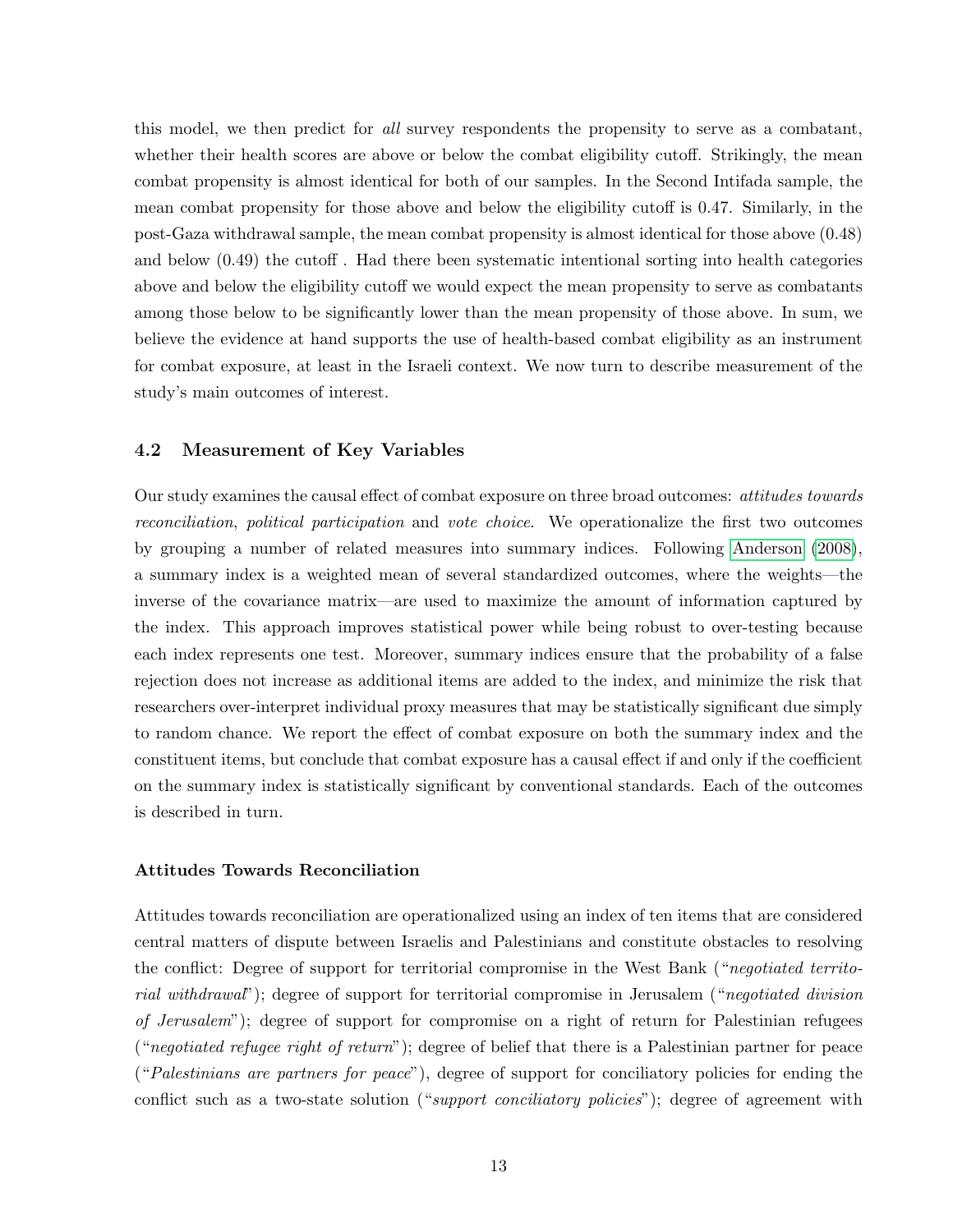the notion that the land of Israel belongs to the Jewish people and is therefore indivisible ("Israel indivisible"); degree of support for Israeli settlements in the West Bank ("settlements endanger Israeli democracy"); degree of principled opposition to the occupation of Palestinians ("occupation is illegal/immoral"); degree of support for freedom of operation for human rights monitoring NGOs ("*oppose limitations on NGOs*"); and self-identification on a seven-point Right-Left scale ("*dovish*) self-identification"). All items were recoded such that higher rankings represent views that are more conciliatory, and were standardized to allow for easy comparison of effect magnitude. The ten items are positively correlated with a Cronbach's alpha of 0.90.

#### Vote Choice

A finding that combat exposure impacts the willingness to support political compromise, by itself, does not reveal the extent to which such attitudes translate into meaningful political action. We therefore examine the effect of combat exposure on vote choice. We use two variables to measure voting behavior. First, we asked respondents to indicate which party they voted for in the most recent parliamentary elections, held in January 2013. We then coded all responses on a ninepoint Right-Left scale, constructed using the 2013 Israeli Election Compass published by the Israel Democracy Institute (IDI) (See SI, section 4.6, for coding details). Second, we measure vote choice in the first elections that took place after release from the IDF. A comparison of these two measures of vote choice provides an indication of the degree to which effects of combat exposure may change over time.

#### Political Participation

Political participation is operationalized using a summary index of nine proxy measures. These include a five-point scale measure of interest in politics, a three-point scale measure of degree of party activism, and a set of seven indicator variables measuring whether the respondent participated in various political activities in the past twelve months, such as taking part in demonstrations, contacting a member of Parliament, writing a newspaper or calling in radio shows, writing on political affairs on social media sites, etc. All nine variables are positively correlated though the Cronbach's alpha of 0.66 is somewhat low.

#### 4.3 Estimation Strategy

Estimation strategies were developed in advance in a detailed pre-analysis plan posted on the Experiments in Governance and Politics (EGAP's) [Design Registration](http://e-gap.org/design-registration/) webpage prior to analysis. The plan specified the measures of variables and econometric specifications that we would use in our analysis. In the online appendix we describe deviations from the pre-analysis plan and the rationales for these.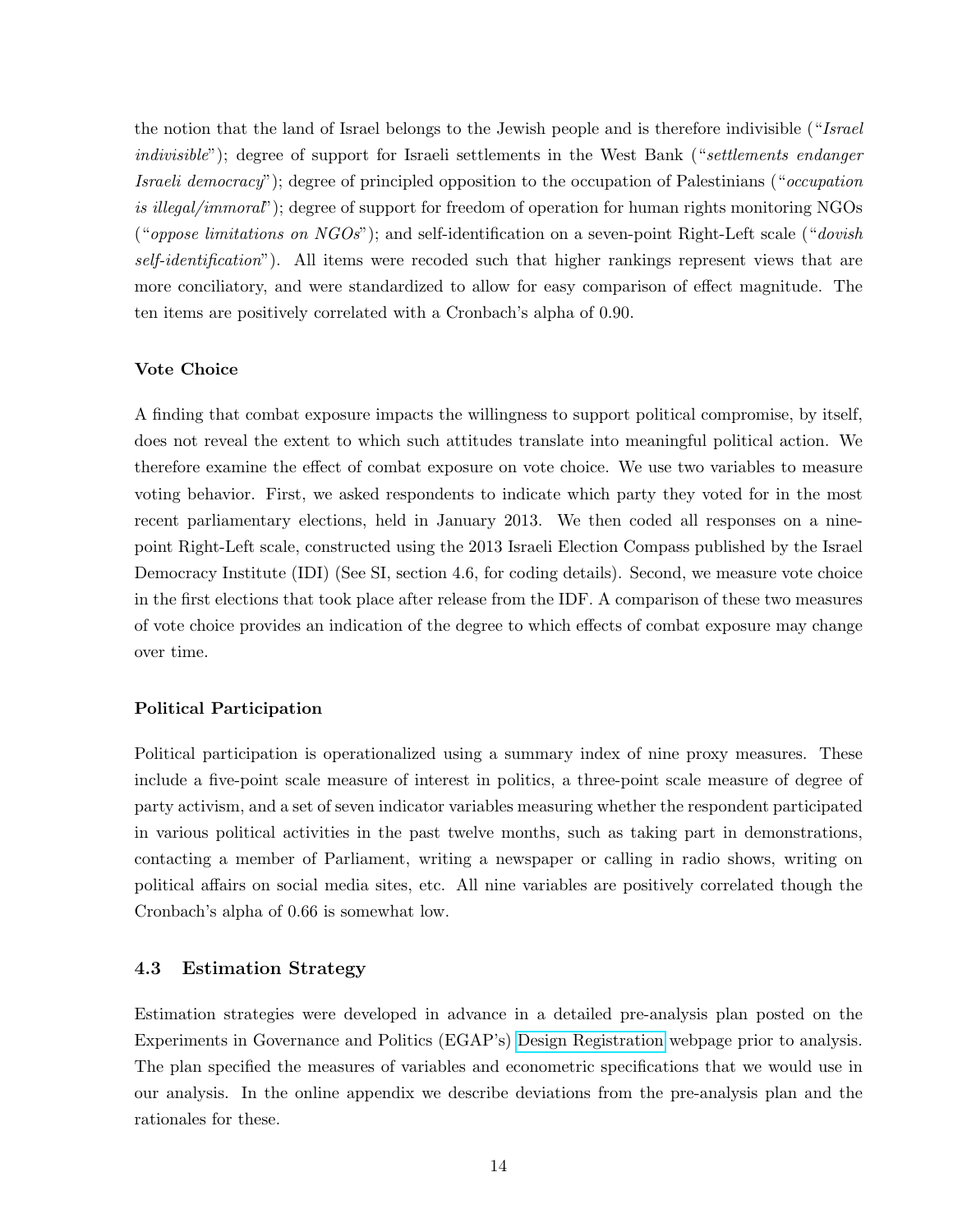To estimate the impact of combat exposure we use an encouragement research design whereby an individual's health-based combat eligibility  $Z$  instruments for combat experience  $d$ . In an encouragement design, randomization is not feasible for the treatment itself (in this case, combat exposure), but the encouragement to receive the treatment is 'as good as random'. While the encouragement substantially increases the probability of treatment, it does not guarantee it, as compliance behavior varies within the encouraged group. Put differently, health scores represent the intention to treat (ITT) rather than the treatment itself.

Our main estimation strategy for the effect of combat exposure on the compliers is, therefore, a simple 2SLS instrumental variable regression with no controls. The IV model considers the effect of combat exposure — endogenously chosen binary treatment  $d_i$ ,  $E[\varepsilon | d \neq 0]$  — on outcome variable  $Y_i$ , conditional on the instrument  $Z_i$ , where  $Z_i$  is an indicator variable that takes the value of 1 for combat eligible soldiers, and zero for soldiers ineligible for combat. The primary interest is in the regression function:

$$
Y_i = \alpha_y + \delta d_i + \varepsilon_i \tag{1}
$$

where  $\delta$  is the Local Average Treatment Effect estimate, and  $\varepsilon_i$  is the error term. The binary decision to serve or not as a combat soldier  $d_i$  is modeled as the outcome of a linear function of the instrument  $Z_i$  and a random component  $v_i$ . Specifically,

$$
d_i = \alpha_d + \Pi Z_i + \nu_i \tag{2}
$$

### 5 Main Results

This section presents our findings regarding the impact of combat exposure on our three outcome variables: attitudes towards reconciliation, vote choice, and political participation. To account for differences in combat environments, we distinguish between our Second Intifada sample (n=1, 189) and post-Gaza withdrawal sample  $(n= 1, 145)$  in all results.<sup>13</sup> Results are reported in figures for ease of presentation, with dots representing the point estimates and surrounding lines representing 90% confidence intervals (see SI, section 4, for tabular results.)

#### Attitudes towards Reconciliation

Does combat exposure affect attitudes towards war and peace? Figure [1](#page-15-0) indicates that for excombatants from the Second Intifada combat exposure is associated with a substantial and significant decline in the reconciliation summary index (0.3 standard deviation; pvalue=0.081). This

<sup>&</sup>lt;sup>13</sup>Core findings for the pooled survey are substantially unchanged in terms of coefficient direction and significance levels. See Table 5 in SI for full pooled results.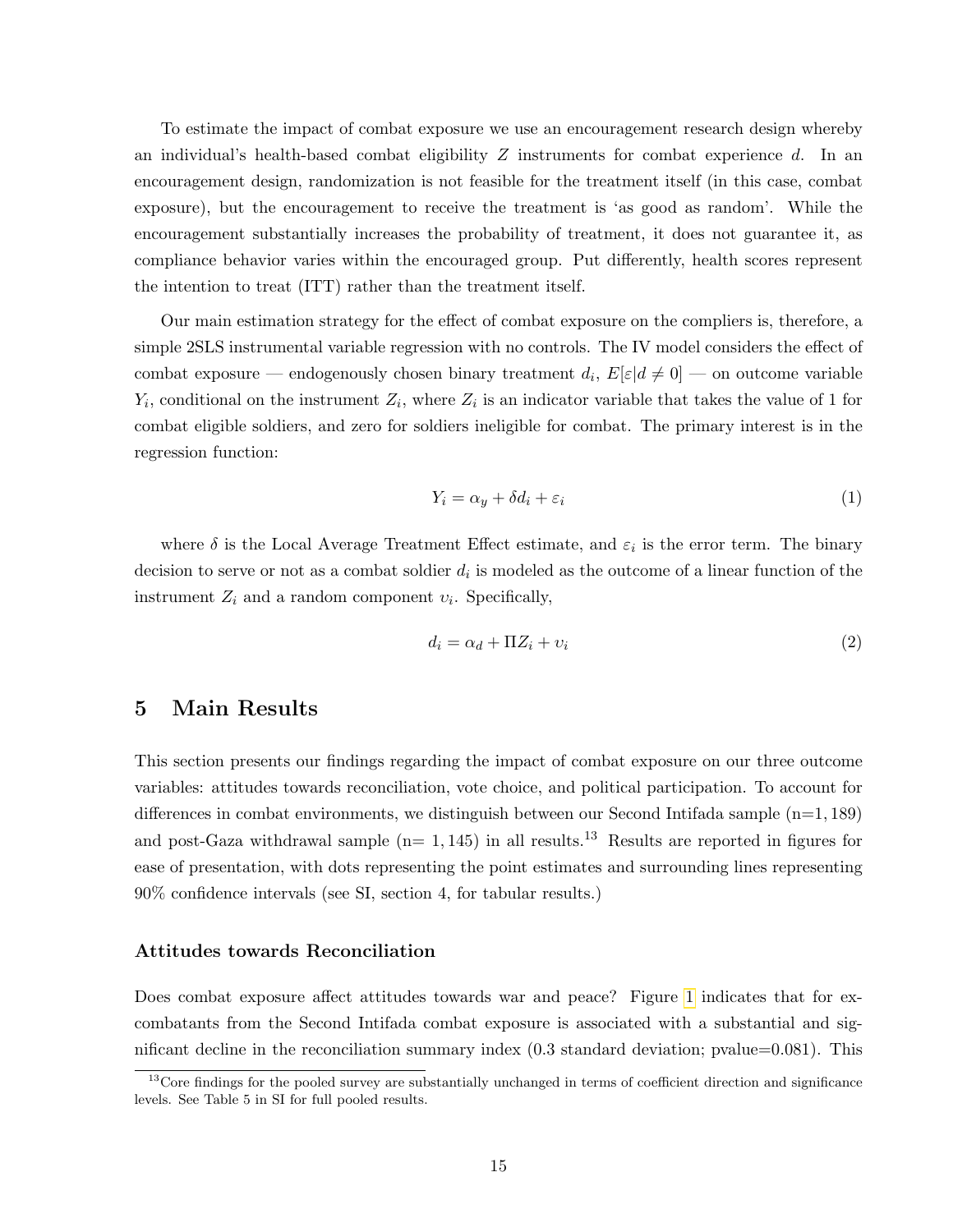pattern holds for most of the constituent variables that make up the index: Ex-combatants are significantly less likely to support territorial withdrawal as part of a possible peace agreement, to believe that the current Palestinian leadership is a genuine partner for peace, and to support a conciliatory solutions to the conflict. They are also significantly more likely to support Jewish settlements in the West Bank and rank themselves as hawkish on a Right-Left scale. In contrast, ex-combatants who served in the post-Gaza withdrawal years do not for the most part differ from noncombatants in their attitudes towards reconciliation. These findings, as well as our other main results, are discussed in the next section.

<span id="page-15-0"></span>

Figure 1: Impact of combat exposure on attitudes towards reconciliation.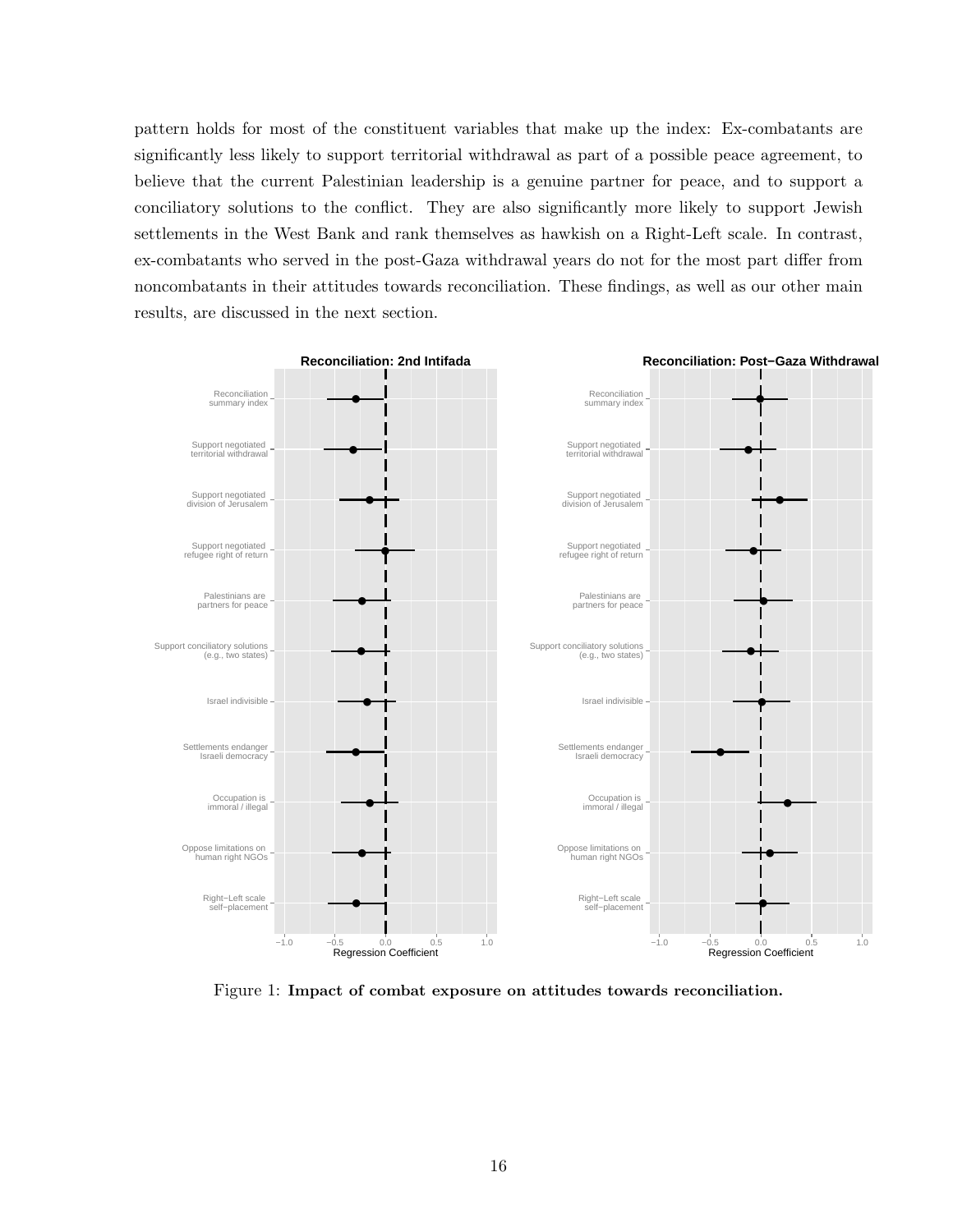#### Vote Choice

As shown in Figure [2,](#page-16-0) ex-combatants who served during the Second Intifada are substantially and significantly more likely to vote for hardliner parties. The magnitude of the effect of combat exposure on vote choice is remarkable: Ex-combatants from the Second Intifada voted in Israel's recent elections for parties located 0.7 to the right on the right-left scale of parties (pvalue=0.031). We find no evidence for an attenuation of the hardening effect. Quite the contrary, the magnitude of combat's effect on vote choice rises from 0.4 to 0.7 between the first elections following military release and the elections of 2013. A similar hardening pattern is evident among combatants who served in the post-Gaza withdrawal period, but the effect is not statistically significant.

<span id="page-16-0"></span>

Figure 2: Impact of combat exposure on vote choice.

#### Political Participation

We find that combat exposure results in lower levels of political participation (Figure [3\)](#page-17-0). The effect is substantial and significant among ex-combatants from the Second Intifada (0.31 standard deviation, p=0.062), and approaches statistical significance in the post-Gaza withdrawal sample as well ( $p=0.155$ ). These results run contrary to findings by [Blattman](#page-27-0) [\(2009\)](#page-27-0) that combat exposure among rebels leads to greater political engagement. The divergence in findings may be due to differences in the political environment between Israel and Uganda. For example, it might be that in Israel combat service itself, including reserve duty, is viewed as a form of political participation.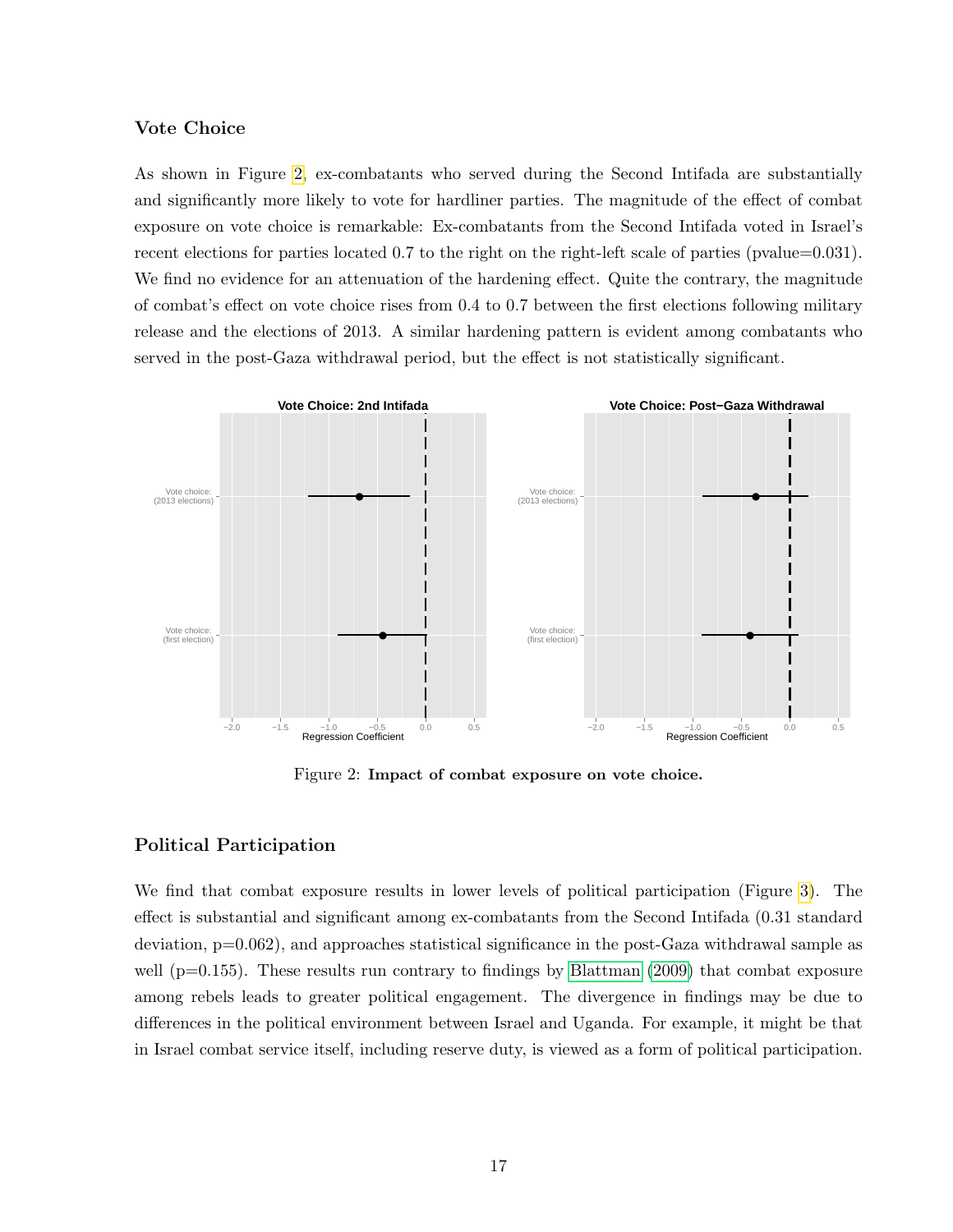<span id="page-17-0"></span>

Figure 3: Impact of combat exposure on political participation.

#### Whose Attitudes Harden? Combat-effect Heterogeneity

For a more nuanced understanding of how combat exposure affects the political attitudes of combatants from the Second Intifada, we turn to examine heterogeneous treatment effects as a function of combatants (pre-treatment) ideological backgrounds. We measure background by asking respondents to rank the political ideology of the household in which they were raised on a 1-7 Right-Left scale. We first dichotomize the household ideology scale at the median, coding household ideologies below the median as right-leaning (1-3), and those at the median or above as center and left-leaning (4-7). The left panel of Figure [4](#page-18-0) depicts the effects of combat on individuals from right-leaning households, individuals from center and left-leaning households, and the average effects on the entire sample. The results indicate that the effects of combat vary by household ideology: while combatants from center and left-leaning households exhibit a substantial and significant hardening in attitudes and vote choice and a significant reduction in political participation, combat has no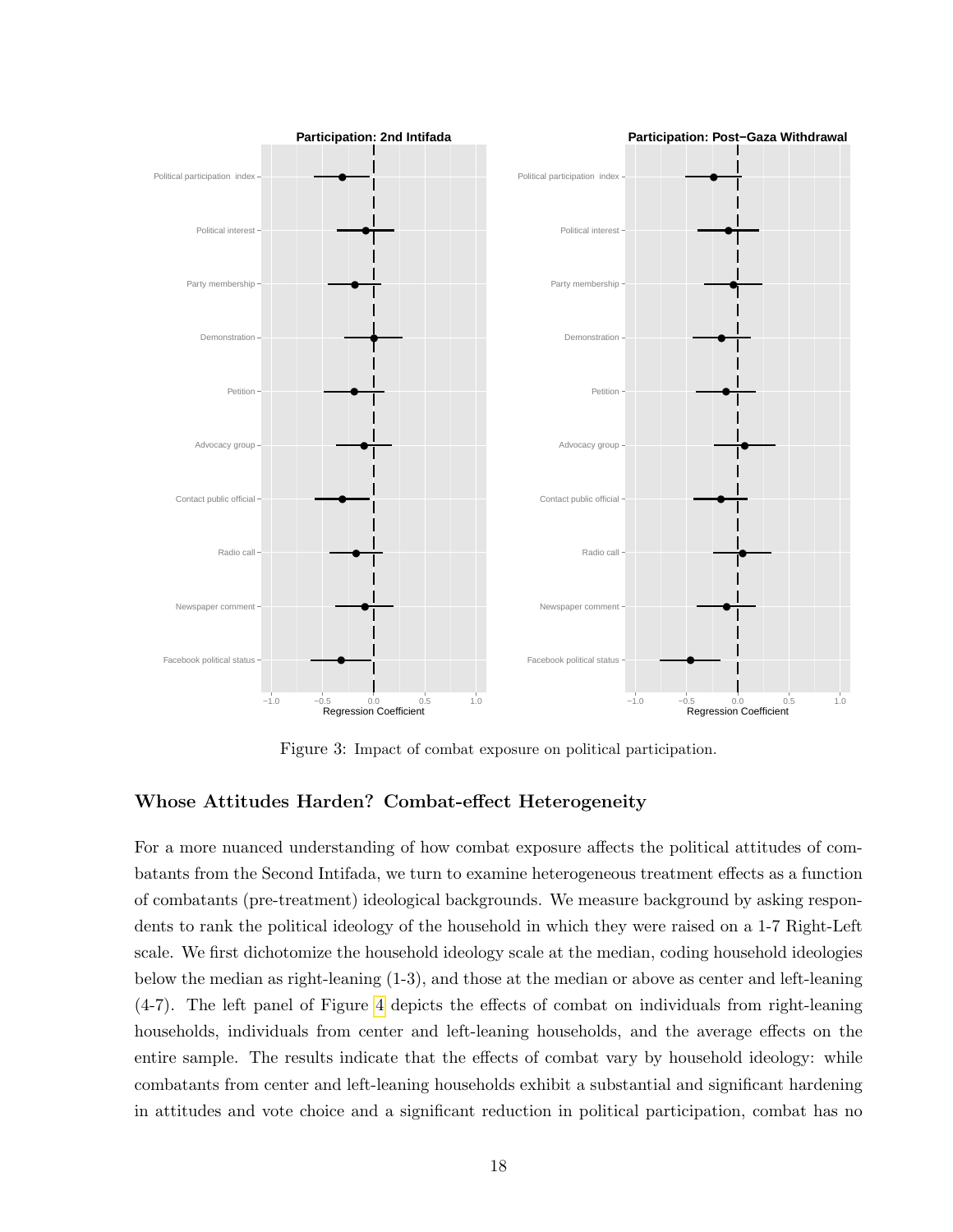significant effect on soldiers from right-leaning households.

Next we split the data between the far-right (household ideology 1-2) and the left, center, and moderate right (3-7). The results, shown in the right panel of Figure [4,](#page-18-0) reveal that the hardening effects of combat extend to soldiers from moderate-right leaning backgrounds. In contrast, combatants from backgrounds in the far-right actually exhibit a substantial, significant shift to the left compared to individuals from similar backgrounds who served in non-combat roles. Combat exposure, then, hardens the political attitudes of all but the most right-leaning combatants, while moderating somewhat the attitudes of combatants from the far right. The overall effect is a significant reduction in polarization, compared to the distribution of political attitudes of non-combatants (see SI, section 4.1 for a formal test using randomization inference).

<span id="page-18-0"></span>

Figure 4: Heterogeneous Effects of Combat Exposure as a Function of Household Ideology. In the left panel, the red line indicates center and left-leaning backgrounds and the blue indicates right-leaning backgrounds. In the right panel, the red line represents the center, left, and moderate right, and the blue represents far-right backgrounds. The black line is the overall local average treatment effect.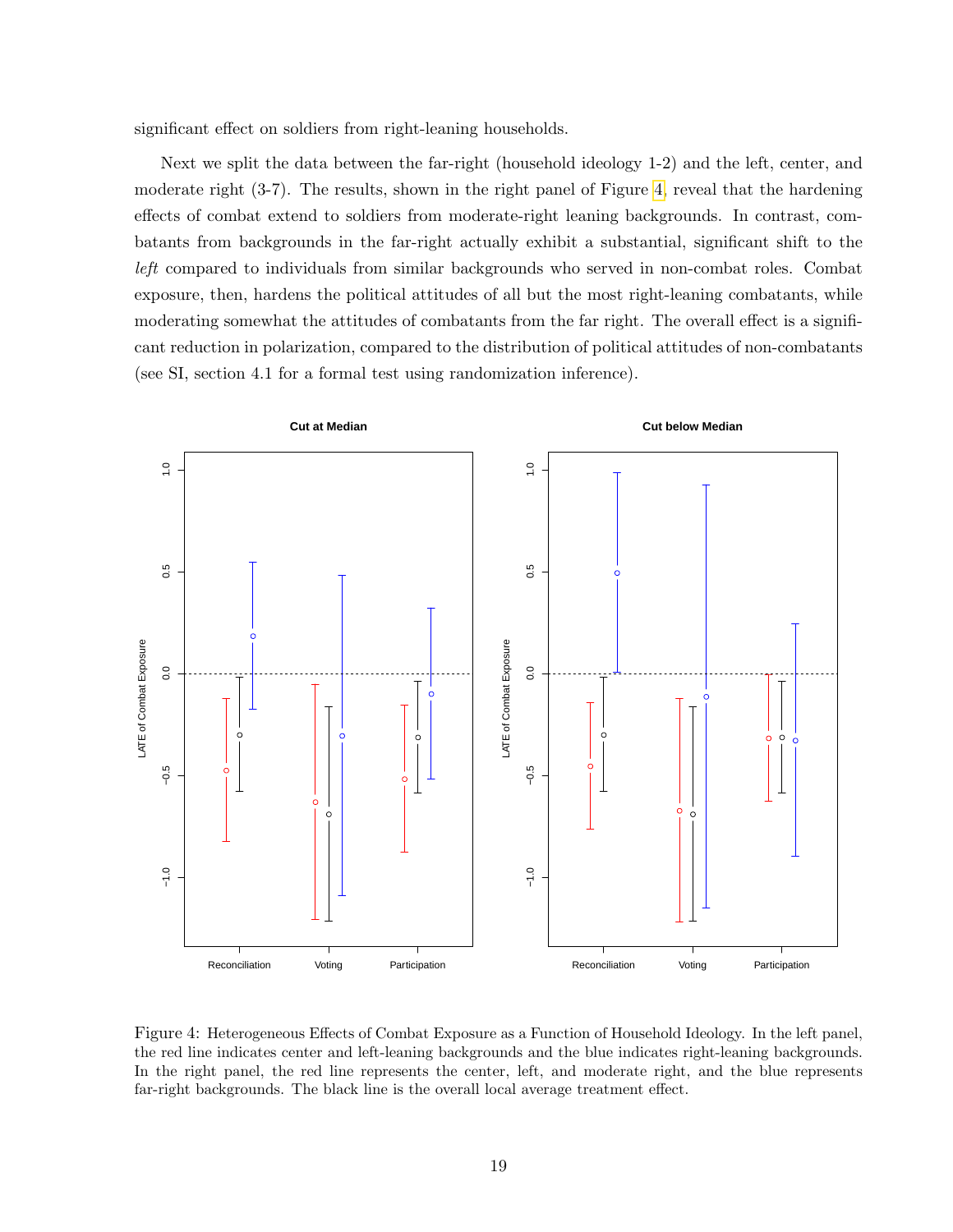## 6 Robustness

We conduct several tests to assess the robustness of our findings, employing an alternative indicator for the independent variable, estimating the effects of combat on the subset of observations close to the health-based eligibility threshold, and using a variety of matching methods that improve covariate balance between the treated and untreated groups. This section summarizes these tests in brief. Details and full results can be found in section 4 of the SI.

First, to ensure that our measure of combat exposure captures actual combat experience, we test an alternative measure of combat: a binary variable indicating whether respondents reported participating in at least one of the major combat operations that took place during the Second Intifada. Results are even stronger than those reported here: combat exposure has a substantial and significant negative effect on support for reconciliation, vote choice, and political participation. Analysis of heterogeneous effects by household ideology produces the expected pattern, with the hardening political effects of combat evident among combatants from center and left-leaning backgrounds but not among those from right-leaning homes.

Next we estimate effects on the subset of the data closest to the eligibility threshold, excluding from the analysis former soldiers who were assigned a health score of A or B. Narrowing the window in this way results in a loss of approximately 70% of the observations, such that even large point estimates fall below conventional significance levels. Still, the direction of coefficients is generally similar to our findings, increasing our confidence in the results.<sup>14</sup>

Finally we test the robustness of our results to various matching estimations. We first use our estimate of combat propensity (see section [4.1](#page-9-0) above) to match between combat eligible and combat ineligible former soldiers with similar propensities to become combatants. We then run the instrumental variable regression on the matched sample using a variety of matching algorithms. The core pattern identified here remains in evidence: combatants from center and left-leaning backgrounds are substantially and significantly less supportive of reconciliation, negotiations, and compromise, while combatants from right-leaning backgrounds show opposite effects, though these do not quite reach statistical significance. We then perform an additional matching analysis, this time matching eligible and ineligible soldiers on the *covariates* themselves. Once again we find that combat exposure has substantial and significant negative effects on support for reconciliation among soldiers from center and left-leaning backgrounds, and positive (but non-significant) effects on combatants from right-leaning backgrounds.

 $14$ In order to identify a significant effect for a coefficient of the magnitude reported here the sample would need to be more than double in size. See SI, section 4.3, for simulation-based power analysis.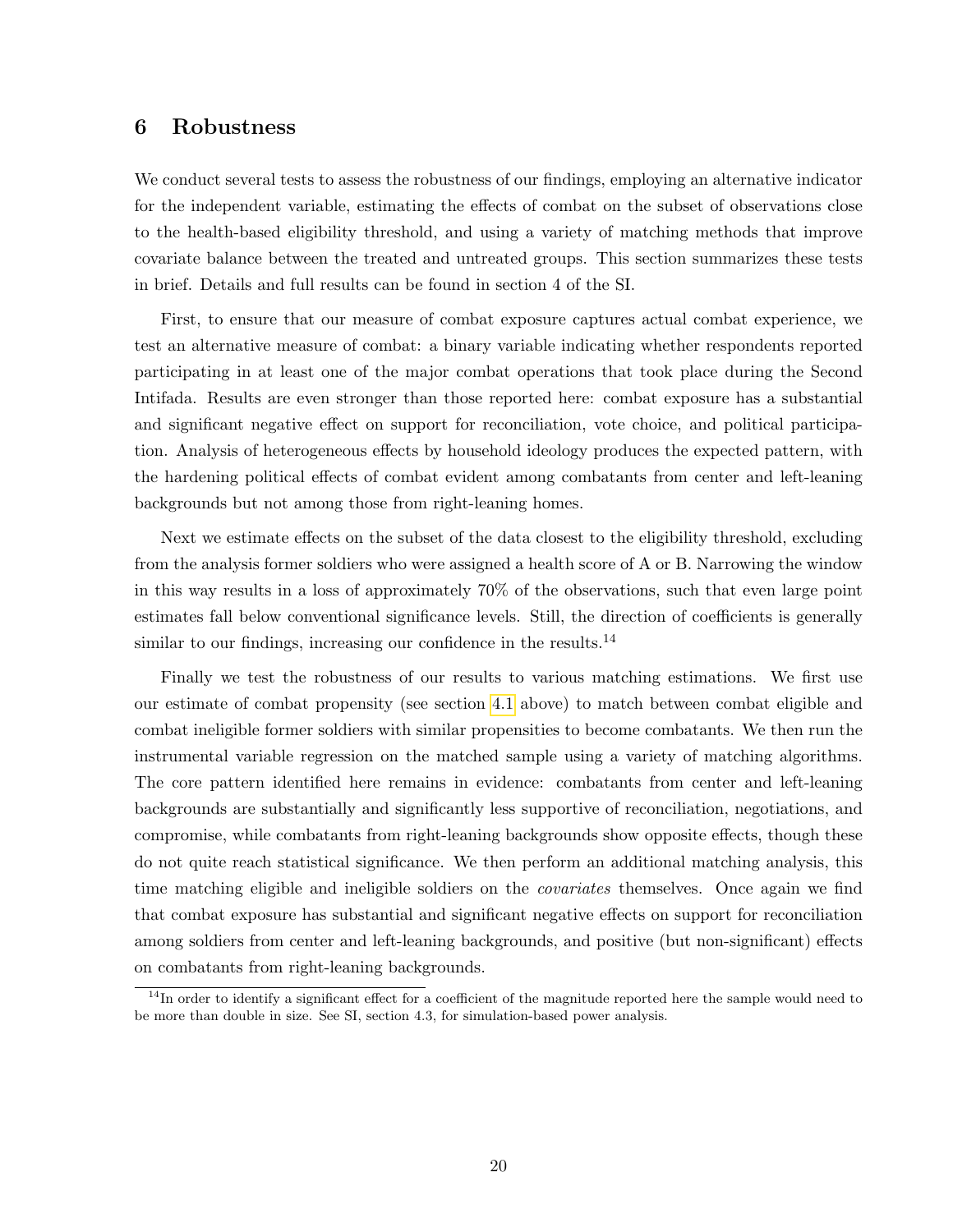## 7 Discussion

The findings in this study present an important challenge to the growing literature stressing the benign effects of violence exposure and to past work on the conservative attitudes of former soldiers towards deployment of military force. Our data suggest that high intensity combat hardens attitudes and significantly reduces support for reconciliation. Ex-combatants who served during the Second Intifada self-identify as more hawkish on a Right-Left scale than non-combatants and are also significantly less likely to support negotiations and compromise. These effects are remarkably durable, remaining evident nearly a decade after release from service.

Importantly, this hardening effect is not limited to attitudinal change but affects vote choice, with former IDF combatants substantially and significantly more likely to vote for hardliner parties. This finding reflects the fact that the Israeli-Palestinian conflict is the most salient issue in the Israeli political arena since 1967, and attitudes towards the conflict are the key determinant of Israeli voting behavior [\(Arian and Shamir, 2008\)](#page-27-13). The size of the effect of high-intensity combat exposure on vote choice is considerable, indicating a relative shift of close to a party to the right on a nine point left-right scale.

As a rough illustration of the magnitude of this effect, consider that in 2013, the Israeli parliament split nearly equally between the Right block (61 seats) and Center-Left blocs (59 seats). One parliamentary seat is equal to approximately 1/120 of the popular vote, which translated into 29, 364 votes in the 2013 elections. The number of IDF troops is undisclosed, but according to estimates by the International Institute for Strategic Studies, in 2004 IDF ground troops included 85, 000 conscripts, which is equivalent to about one parliamentary seat a year. Eight cohorts of combatants serving during all or part of the Second Intifada are thus equivalent to 7-8 seats, a number that can exercise considerable political influence in Israel's polarized political arena. A comparison of the predicted values of the dichotomous "support conciliatory policies" variable reveals that among non-combatants, support for a conciliatory solution to the conflict is 59%, compared to 46% for ex-combatants. The hardening effect of combat thus reduces de facto the likelihood that political parties supporting a negotiated peace agreement could form a winning coalition.

Our analysis of heterogeneous effects reveals that combat nonetheless affects different combatants in different ways. While combat experience reduces support for peaceful conflict resolution among individuals from backgrounds in the political left, center, and even moderate right, excombatants from hardliner political backgrounds become somewhat less radicalized, though the significance of this moderation effect is not as robust to changes in model specifications. The political significance of this pattern is twofold. First, it demonstrates that service in combat units reduces political polarization among recruits. Totalizing socialization processes, brotherhood-inarms, and the intense experience of participation in armed conflict decrease political differences among combat soldiers, reflected in a large and significant decline in political attitudes variance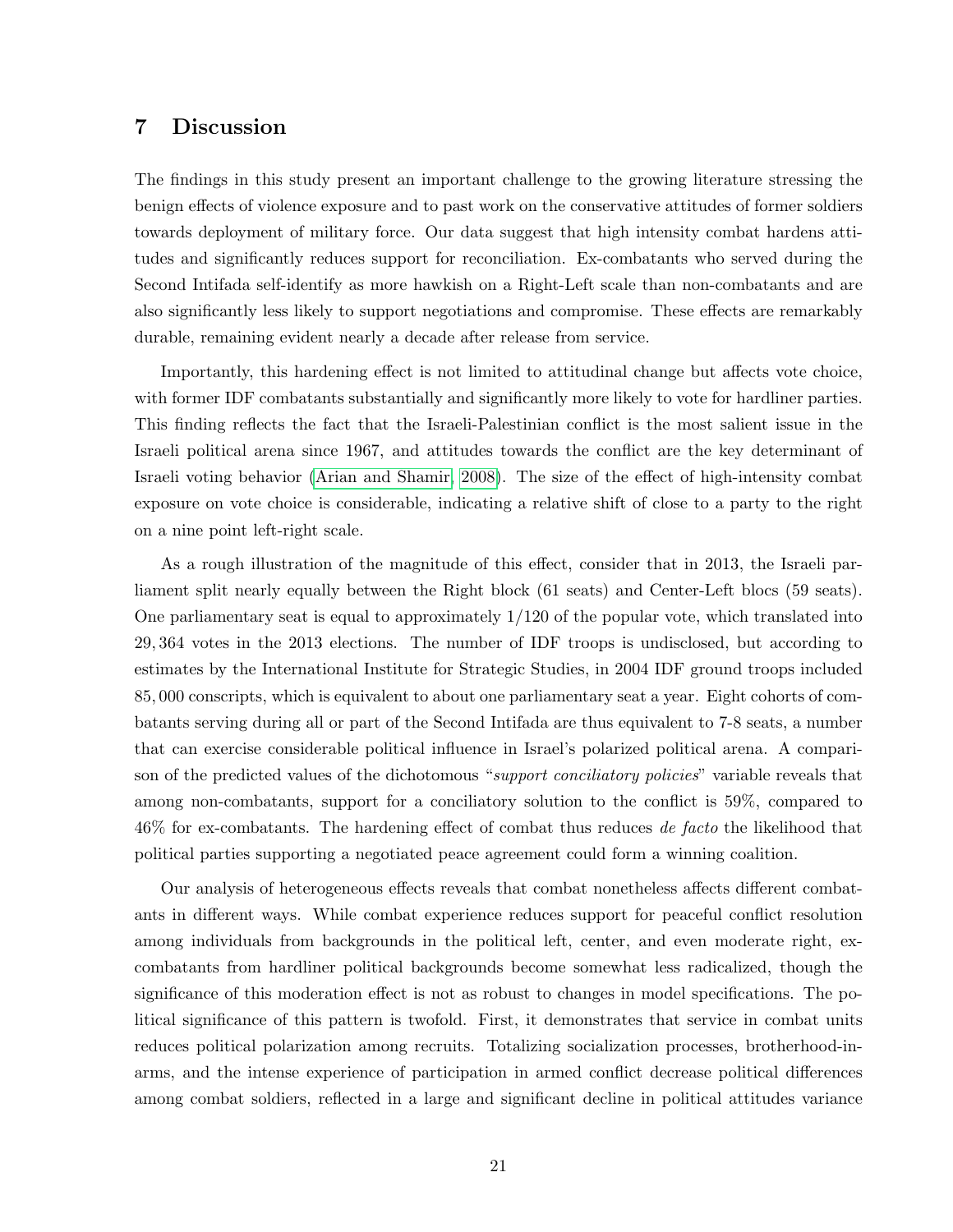among ex-combatants when compared to former non-combatants (SI, section 4.1). At the same time, the fact that all but the most hardliner combatants become more hawkish in their opinions has substantial implications for the likelihood of reaching a peace agreement, as combat hardens precisely those individuals who would otherwise have advocated more conciliatory views. Combat exposure thus erodes the support base of leaders and parties advocating for peace negotiations, a factor all the more acute given mandatory conscription.

More generally, these heterogeneous effects suggest that the political effects of combat exposure are moderated by additional factors. This is also reflected in the divergence of our results in the two periods examined. While we find substantial political hardening among combatants who served during the Second Intifada we do not find similar effects in subsequent years. What accounts for this difference? A likely explanation is the very different nature of combat service in the two periods. In the Second Intifada, combatants confronted an armed Palestinian insurgency, engaging in continuous operations in the OPT under risky and intense conditions. The high levels of violence and particularly the suicide terror attacks in Israeli cities raised the legitimacy of the IDF's counterinsurgency campaign, which enjoyed very high popular support among the Israeli public generally and among combatants in particular. The subsequent years saw a sharp reduction in Palestinian violence and consequently a change in the nature of combat operations, which were typically more limited and far less intense.

The difference in conflict intensity across the two periods is evident in our sample: Table [A.4](#page-32-1) compares the mean levels of violence exposure for individuals who served during and following the Second Intifada on three binary measures, indicating whether respondents reported witnessing first-hand the injury or death of an (a) Israeli soldier; (b) enemy combatant; and (c) Palestinian civilian. The differences in violence exposure are large and significant, corroborating official data on conflict casualties.

To assess whether the intensity of conflict can indeed account for the hardening effects of combat in the Second Intifada we examine the effects of combat-related violence exposure on our three political outcomes. Figure [5](#page-22-0) shows that all three conflict intensity indicators are associated with a substantial and significant reduction in support for reconciliation, a shift to the right in vote choice, and decrease in political participation other than voting. Echoing our main results, this effect varies by household ideology, with combatants from center and left-leaning backgrounds, but not combatants from the political right, exhibiting a large and significant hardening effect.

The association between political hardening and conflict intensity suggests that serving in a combat unit leads to more exclusionary attitudes once a certain threshold of violence has been crossed. When combatants operate in relatively safe and nonviolent conditions, their military service is not very different from the type of service experienced by non-combatants, and as a result political effects are far less consequential. This proposition is consistent with studies of Israeli public opinion, which have found attitudes towards peace to be negatively affected by conflict intensity,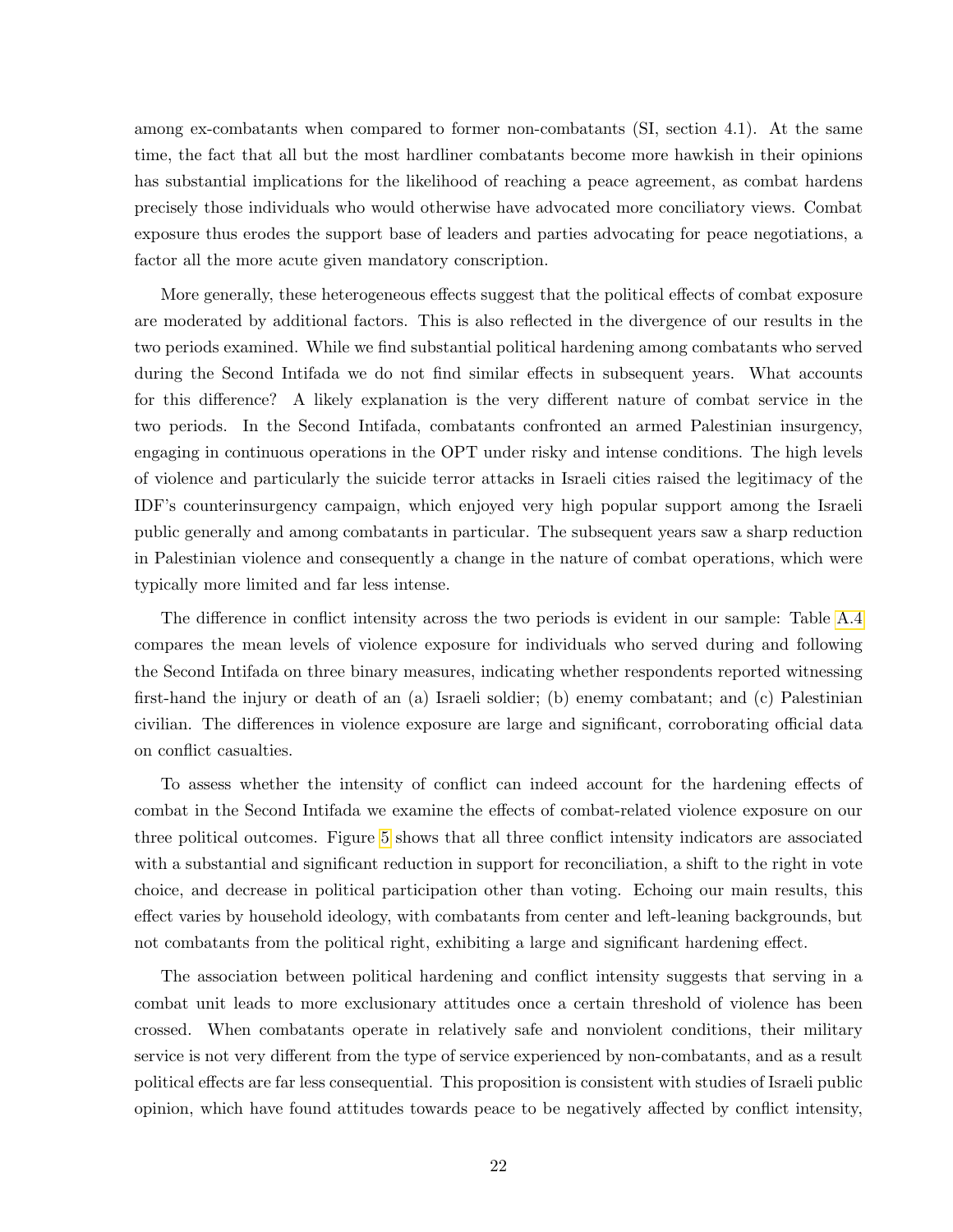<span id="page-22-0"></span>

Figure 5: Political Effects of Conflict Intensity. The red line indicates center and left-leaning backgrounds and the blue indicates right-leaning backgrounds. The black is the average treatment effect.

and particularly by Israeli fatalities [\(Berrebi and Klor, 2008;](#page-27-10) [Fielding and Penny, 2009\)](#page-28-15). The next section explores the reasons for this effect in greater detail.

### 8 Causal Mechanisms

Why does exposure to high intensity combat lead to less conciliatory attitudes? Section [2](#page-3-0) proposed several mechanisms that might explain such a relationship. In this section we explore these mechanisms empirically, with the exception of PTSD, which was not measured in our survey. For each, we examine heterogeneous effects when splitting data at the household ideology median and when splitting data at the moderate right. Full results are reported in SI, tables 7 and 8.

We note, however, that we do not conduct complete causal mediation analysis due to noncompliance in our data. The portion of LATE that goes through the mediator, let alone the average causal mediation effects (ACME) of the treatment itself, cannot be identified without making strong assumptions, even if the ignorability assumptions of mediator and outcome hold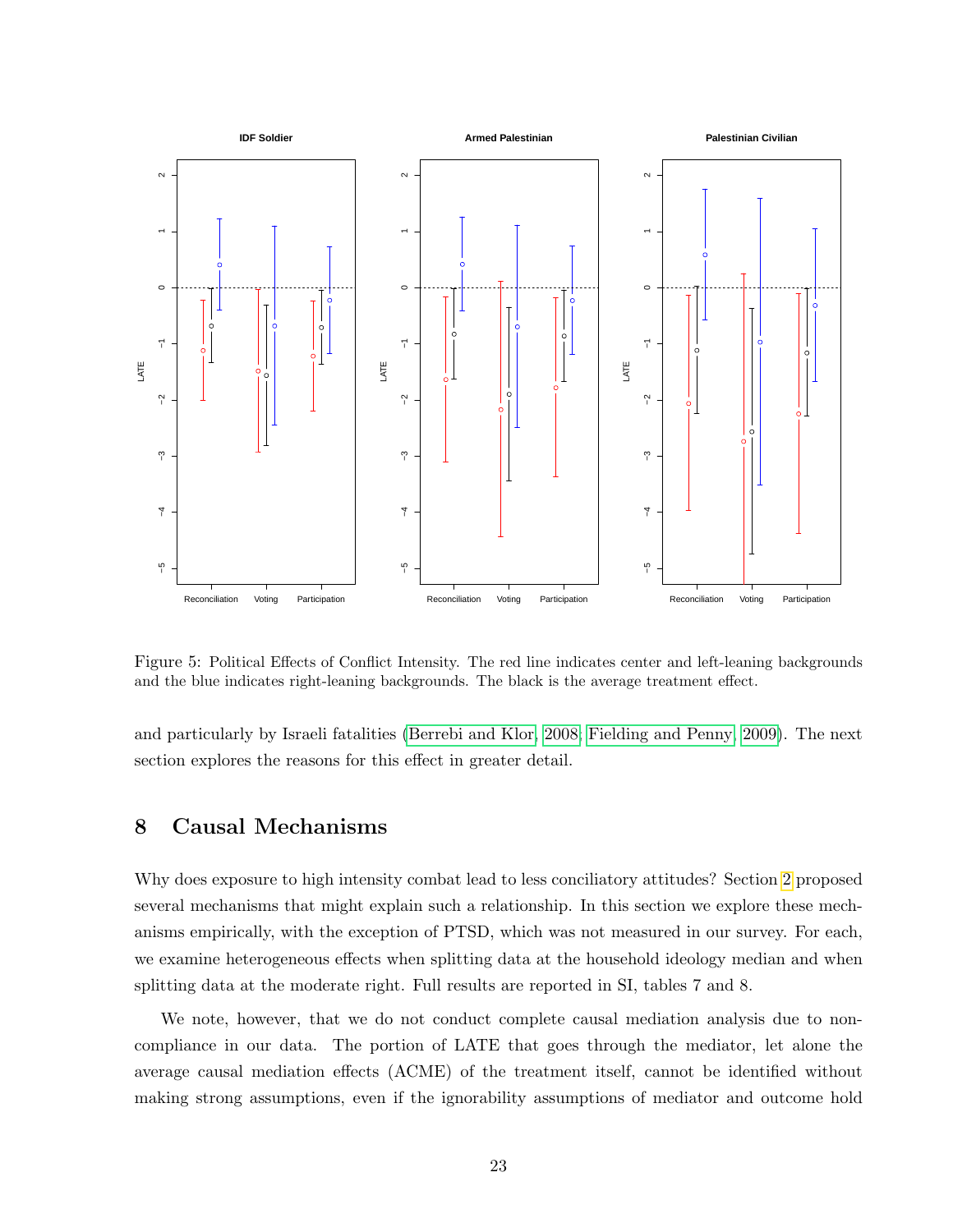[\(Imai et al., 2011\)](#page-28-16). ACME may be identified if we are willing to assume that treatment uptake (combat exposure) is ignorable conditional on the encouragement and pre-treatment covariates. Recalling that only about half of those assigned a health score above the combat eligibility cutoff ultimately serve as combatants, we do not believe that this is a reasonable assumption. Our data suggests, instead, that unobserved heterogeneity significantly influences uptake for those assigned a health score above the eligibility threshold. In consequence, our causal mechanism analysis only allows testing for a causal relationship between the treatment (combat exposure) and the proposed mediator (which we treat as an outcome variable), but not for linking causally the mediator to the ultimate outcome. Findings should be interpreted with this caveat in mind.

We first assess two possible mechanisms that capture socialization processes: *framing* effects and peer effects. Combat socialization frames the adversary through military lenses as an enemy to be defeated by force. To test the presence of such framing effects in our sample, we ask our respondents to indicate their position on a seven-point scale between two opposite statements: 1) There is no military solution to the conflict with the Palestinians; or 2) Palestinians can only be overcome by military force. Here higher values indicate greater support for military solutions for conflict. Consistent with the general pattern of polarization reduction, we find large and significant framing effects (0.369 standard deviation, pvalue=0.065) among combatants from center, left, and moderate right backgrounds, while combatants from backgrounds in the far right show reduced support for military solutions  $(-0.560 S D, pvalue=0.136)$ . This pattern is also evident when data is split at the median, though effects are no longer significant.

A second way in which socialization processes might have a mediating affect on political attitudes is through the influence of peers. Combat service is an intense small group experience in which camaraderie is cherished as a central value. The influence of peer attitudes is thus expected to be particularly high. We measure peer effects by asking about the dominant political position in the respondent's unit, where the variable receives a value of 1 if the unit is considered more right-leaning and zero otherwise. We generally find that combatants and non-combatants alike report that the dominant political opinion in their unit was right-wing. This likely reflects the fact that in the military context, militant opinions are more likely to be expressed and valued. We thus conclude that this cannot be a key channel through which combat experience hardens political attitudes.

Combat exposure can also lead to exclusionary views by fostering prejudice, as discussed above. We measure prejudice against Palestinians using a weighted summary index that includes both direct and indirect proxy measures. The direct measure is a survey question asking respondents to indicate their position on a seven-point scale between two opposite statements concerning the goals of the majority of Palestinians: 1) living peacefully alongside Israel's Jewish population or 2) taking over Israel and killing or expelling its Jewish population. We measured prejudice indirectly by assessing the extent to which attitudes towards Palestinians differ from attitudes towards Israelis: Respondents ranked Israelis and Palestinians on four dimensions on a nine-point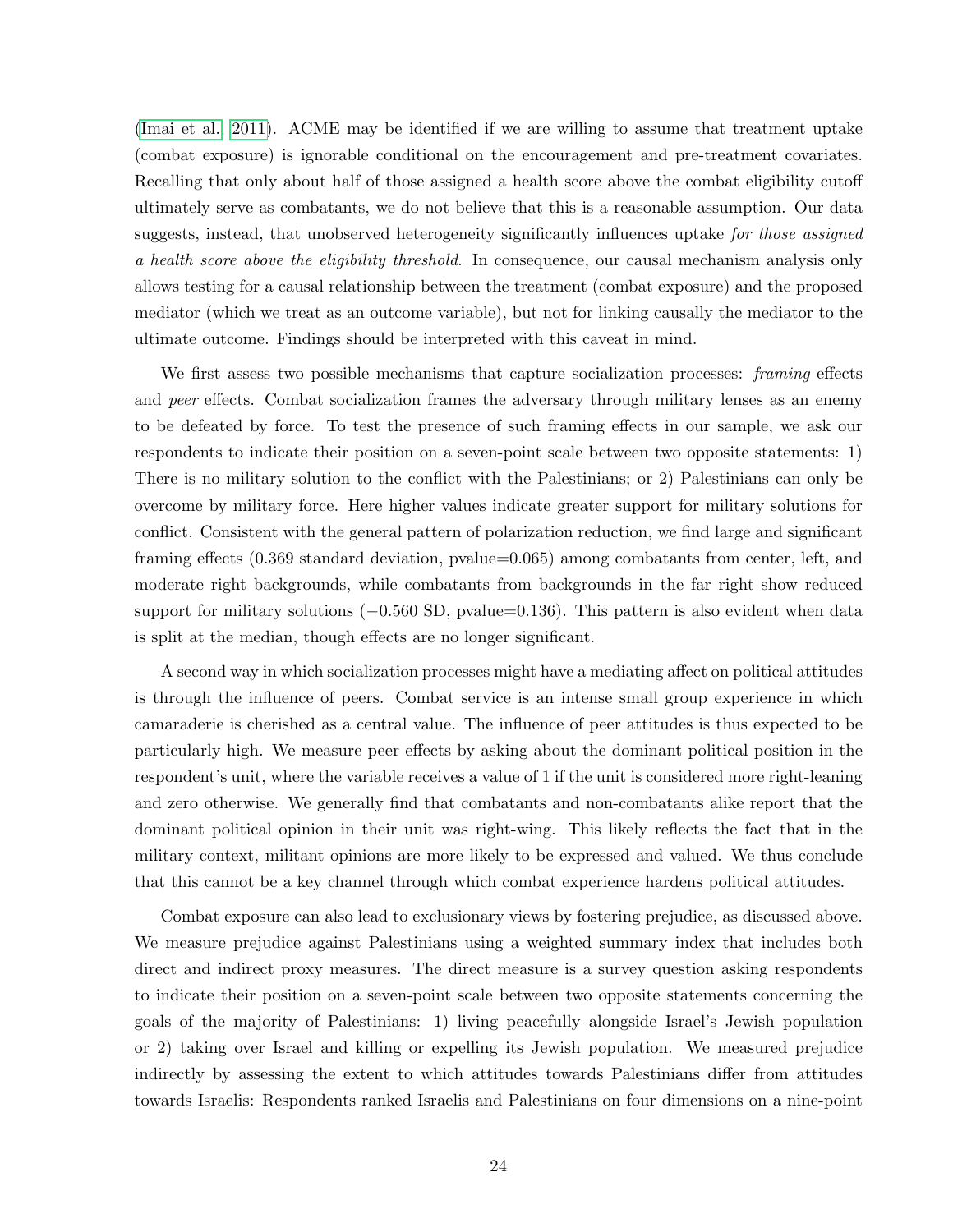scale: intelligence, trustworthiness, altruism and non-violence, with question order randomized to minimize priming. The prejudice measure was constructed by subtracting ratings of Palestinians from ratings of Israelis. The five variables were positively correlated with Cronbach's alpha of 0.74. We find that combatants from center and left-leaning backgrounds are far more prejudiced against Palestinians than their non-combatant counterparts. While the size of this effect is quite large (0.312 standard deviations), it falls slightly short of statistical significance (pvalue=0.128).

It is also possible that combat exposure leads to a heightened sense of threat, reducing support for peaceful conflict resolution. We asked respondents to indicate, on a five-point scale, to what extent they feared (a) missile attacks; (b) terror attacks; and (c) that Palestinians would pose an existential threat to Israel should the IDF withdraw from the West Bank. We do not find evidence that combatants are more likely to fear terror or missile attacks than non-combatants, perhaps because combatants were no more likely to be targeted by such violence than non-combatants or civilians. However, ex-combatants from center and left-leaning backgrounds are far more likely to feel that ending the military occupation of the West Bank would pose an existential threat to Israel's security than soldiers from similar backgrounds who did not serve in combat units. Again, this effect is large (0.35 standard deviations) but falls slightly short of statistical significance (pvalue=0.171).

## 9 Conclusion

This study offers robust evidence that combat exposure has a significant and durable negative effect on attitudes towards conflict resolution, substantially reducing support for negotiated compromise. This effect is not limited to attitudes but extends to political behavior, producing a significant shift to the right in vote choice. These results are highly consequential in Israel, where the negotiated resolution of the Israeli-Palestinian conflict is a matter of intense contestation.

Our evidence suggests that it is not mere membership in combat units that matters, but rather that combat interacts with background characteristics of combatants as well as with features of the political and military environment. Combat reduces polarization among soldiers, hardening the attitudes of individuals from left-leaning, center, and moderate right-leaning backgrounds, and moderating somewhat the attitudes of combatants from the far-right. Furthermore, combat hardens the attitudes of those who served in the high-intensity environment of the Second Intifada, but has little effect on combatants who served in in the subsequent, low-intensity years. Put succinctly, high-intensity combat has the most negative political effect on the very individuals who might otherwise have supported and promoted peaceful conflict resolution.

These findings challenge the predominant approach regarding the effects of military service on attitudes towards war and peace. Invoking calculations of self-interest, this approach suggests that combatants should be more cautious regarding military action than their civilian counterparts since they have personally experienced the costs of war. While this approach may indeed hold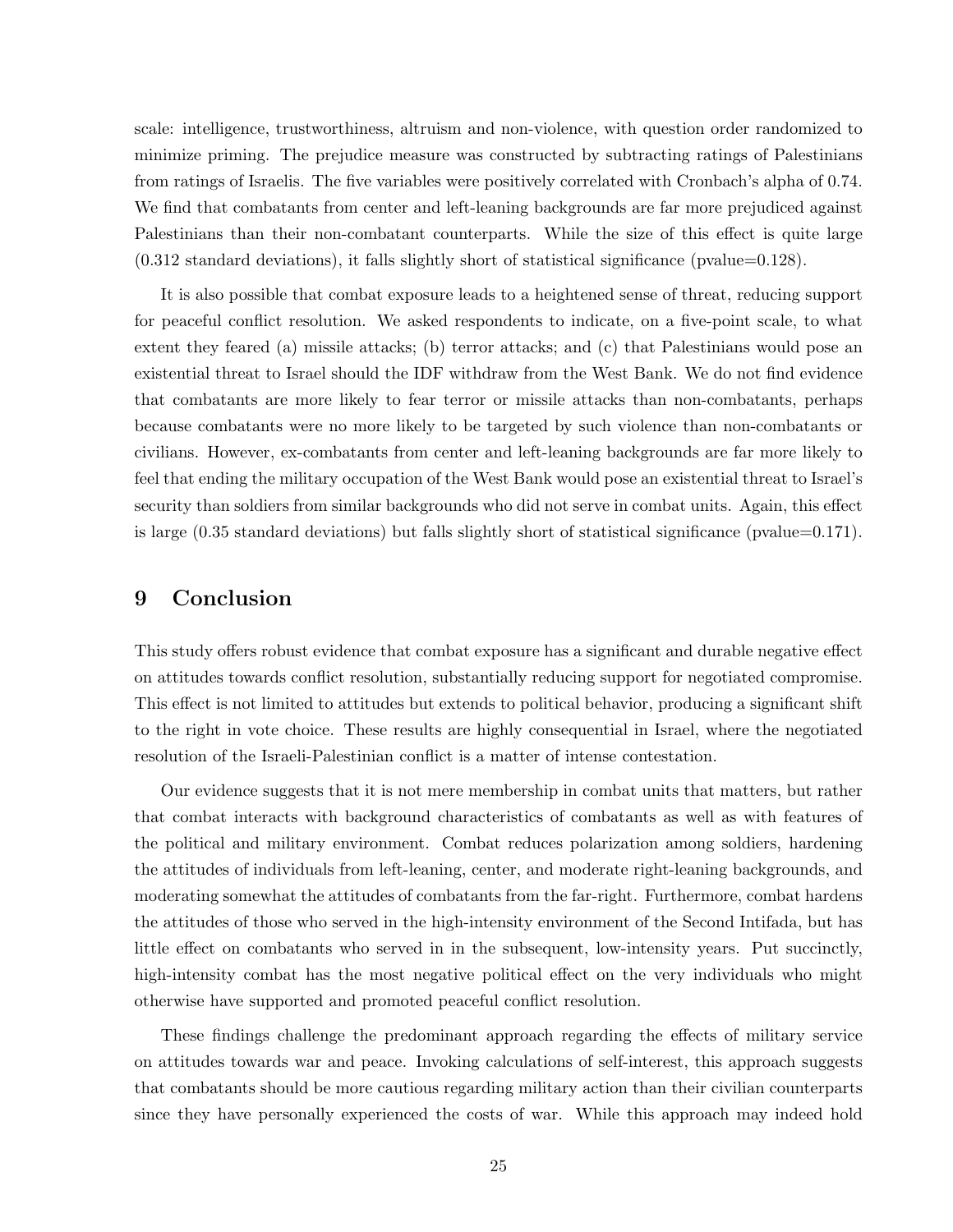for senior military officials, our evidence suggests that at the mass level psychological processes brought about by combat socialization and participation in armed conflict trump self-interest and decrease support for compromise and reconciliation. Initial evidence provided by [Feaver and Gelpi](#page-27-4) [\(2004\)](#page-27-4) and [Erikson and Stoker](#page-27-5) [\(2011\)](#page-27-5) has offered preliminary support for this contention, but as the authors acknowledge, such evidence was based on cross-sectional survey data or on a weak instrument that could not well identify the causal effects of combat. The identification strategy employed here substantiates this claim with robust evidence for combat exposure's causal effects.

This study also provides a counterpoint to recent research on the benign effects of violence exposure. Such research has largely been conducted in post-conflict settings and has focused on attitudes and behavior towards ingroup members, such as social cohesion, trust and altruism towards neighbors. We demonstrate that in the context of ongoing conflict, the effects of violence exposure are far bleaker, reducing political participation, increasing prejudice, and fostering support for hardline solutions.

While our data preclude the possibility of conducting formal mediation analysis, we find suggestive evidence that the hardening effect of combat is due both to combat socialization processes and the experience of combat under conditions of asymmetric warfare, heightened violence, and risk. These experiences inculcate a sense of threat and increase prejudice towards the outgroup, which in turn result in more exclusionary attitudes that linger long after combat service has ended.

Though mechanisms of prejudice and threat are supported in the data, there may be other explanations underlying the observed relationship between combat exposure and reduced support for compromise and reconciliation. For example, it could be that combatants and non-combatants follow different life trajectories upon release from service. By this logic combat still has an identified causal effect, but it does so by determining different post-military paths for combatants and noncombatants, which in turn contribute to variation in political attitudes. As this study is a first effort to investigate the causal effects of combat exposure on attitudes towards war and peace in the midst of ongoing conflict, a fruitful avenue for future research would be to further examine the causal mechanisms that account for combat's hardening effects. The literature to date has invoked a multitude of mechanisms, each pointing towards distinct processes. Violence exposure is hypothesized to lead to exclusionary attitudes and behavior through psychological distress and PTSD [\(Canetti-Nisim et al., 2009;](#page-27-9) [Pham, Weinstein and Longman, 2004;](#page-29-9) [Bayer, Klasen and Adam,](#page-27-7) [2007\)](#page-27-7), the desire to reduce threat [\(Beber, Roessler and Scacco, 2012\)](#page-27-8), or organizational skills that facilitate collective action [\(Jha and Wilkenson, 2012\)](#page-28-2). Our study provides initial evidence that combat exposure is associated with increased prejudice. Further studies may shed additional light on the relationship among these mechanisms as well as identify the potentially different processes at work for civilian victims and for combatants.

A second task for future research is to better specify conditions under which combat exposure leads to hardliner attitudes. We have seen that in our sample, findings diverge by period of service.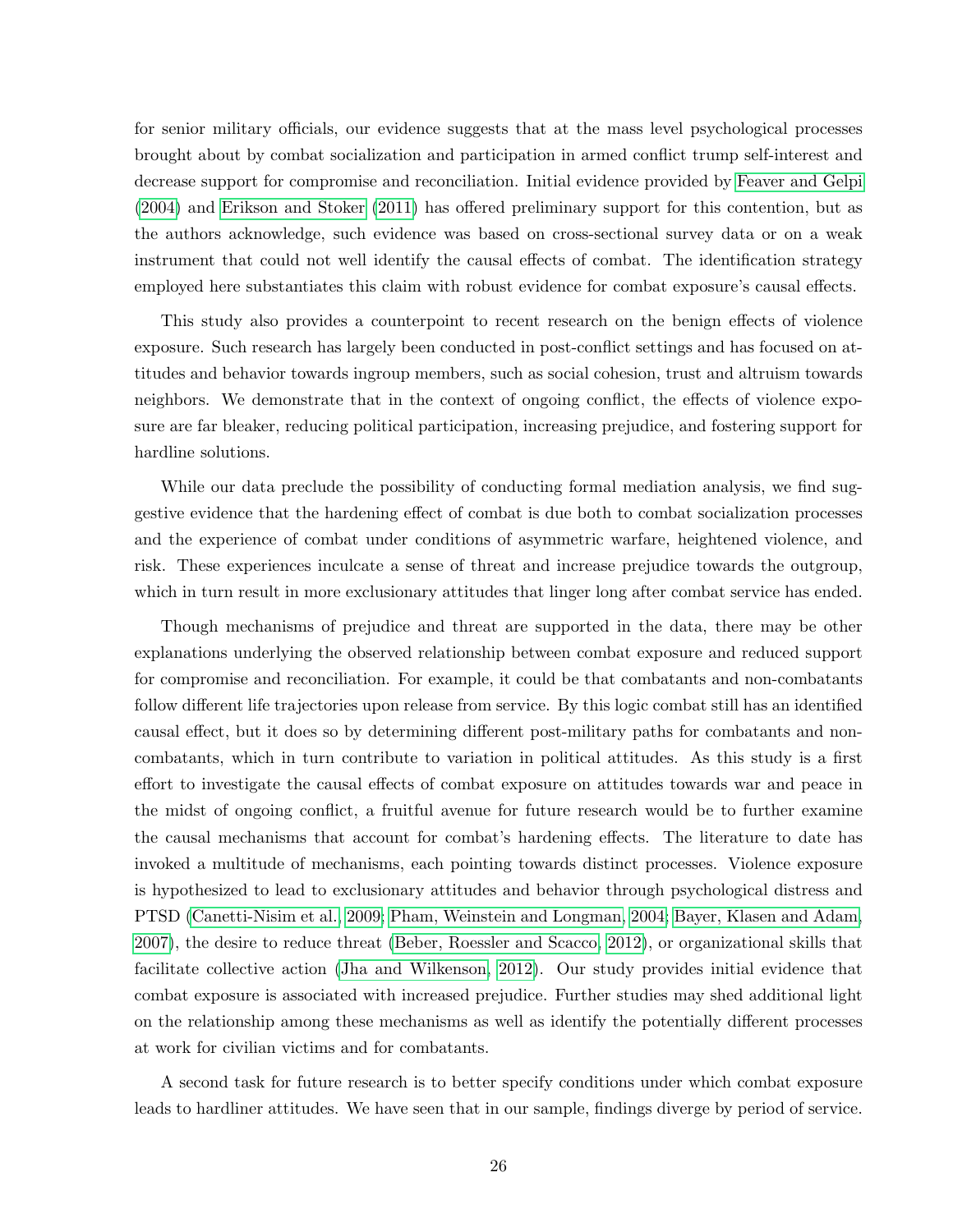Our analysis suggests that this variation is best explained by differences in the intensity of combat and levels of violence exposure in the two periods. The implication of this finding is that the political effects of violence exposure are moderated by conflict intensity, a proposition that awaits further testing and analysis.

A natural question that arises is to what extent our findings apply beyond the Israeli case. Indeed, there are some unique features of the Israeli-Palestinian conflict that may contribute to our results, such as the relatively high share of former combatants in the Israeli population due to mandatory conscription or the salience of the conflict for Israeli voting behavior. In settings where combatants are a negligible share of the population and hence exercise little political influence, or where an ongoing violent conflict is less prominent in day-to-day politics, the impact of combat exposure on the likelihood of achieving peace may be considerably lower. In addition, as the effects of combat depend on the political backgrounds of soldiers, its impact is expected to vary depending on the types of individuals who enlist. In contexts where most combatants are radicalized before entering service, the experience of combat may actually moderate political attitudes.

The particular nature of the Israeli-Palestinian conflict may also limit the generalizability of our findings in other respects. As an irregular conflict taking place under conditions of military occupation, the conflict brings soldiers into sustained negative contact with civilians from another ethnic group, thereby accentuating differences and power asymmetries. Further research in other settings can shed more light on whether our findings apply to comparable contexts of irregular ethnic conflict, or whether the logic linking combat exposure to reduced support for reconciliation extends to additional types of conflicts, including conflicts between states or civil wars. Already, mounting evidence from settings as diverse as India [\(Jha and Wilkenson, 2012\)](#page-28-2), Sudan [\(Beber, Roessler and](#page-27-8) [Scacco, 2012\)](#page-27-8), Uganda [\(Rohner, Thoenig and Zilibotti, forthcoming\)](#page-29-10) and Georgia [\(Baur et al.,](#page-27-14) [forthcoming\)](#page-27-14) has demonstrated the harmful legacies of political violence for intergroup relations. To the extent that those affected by violence are a large sector of society, this legacy may have considerable negative implications for the likelihood of reaching and upholding a peace agreement. Our study thus points to a potential micro-level mechanism for the oft-noted macro-level finding on the frequent recurrence of conflict [\(Doyle and Sambanis, 2000\)](#page-27-15).

From a policy perspective, our study has implications for both the Israeli-Palestinian conflict and for conflict resolution more generally. In the Israeli-Palestinian context it suggests that mandatory conscription has far-reaching political effects that are not yet well-documented or understood. Individuals who are socialized into violent conflict at a formative period of their lives can be deeply affected by that experience in many ways, including in their political attitudes and behavior. Given the size and impact of the ex-combatant population, peace-building efforts should take its needs and experiences into account. More generally, our findings underscore the importance of combatant reintegration programs in reducing inter-group hostility and creating the foundation for a viable, durable peace.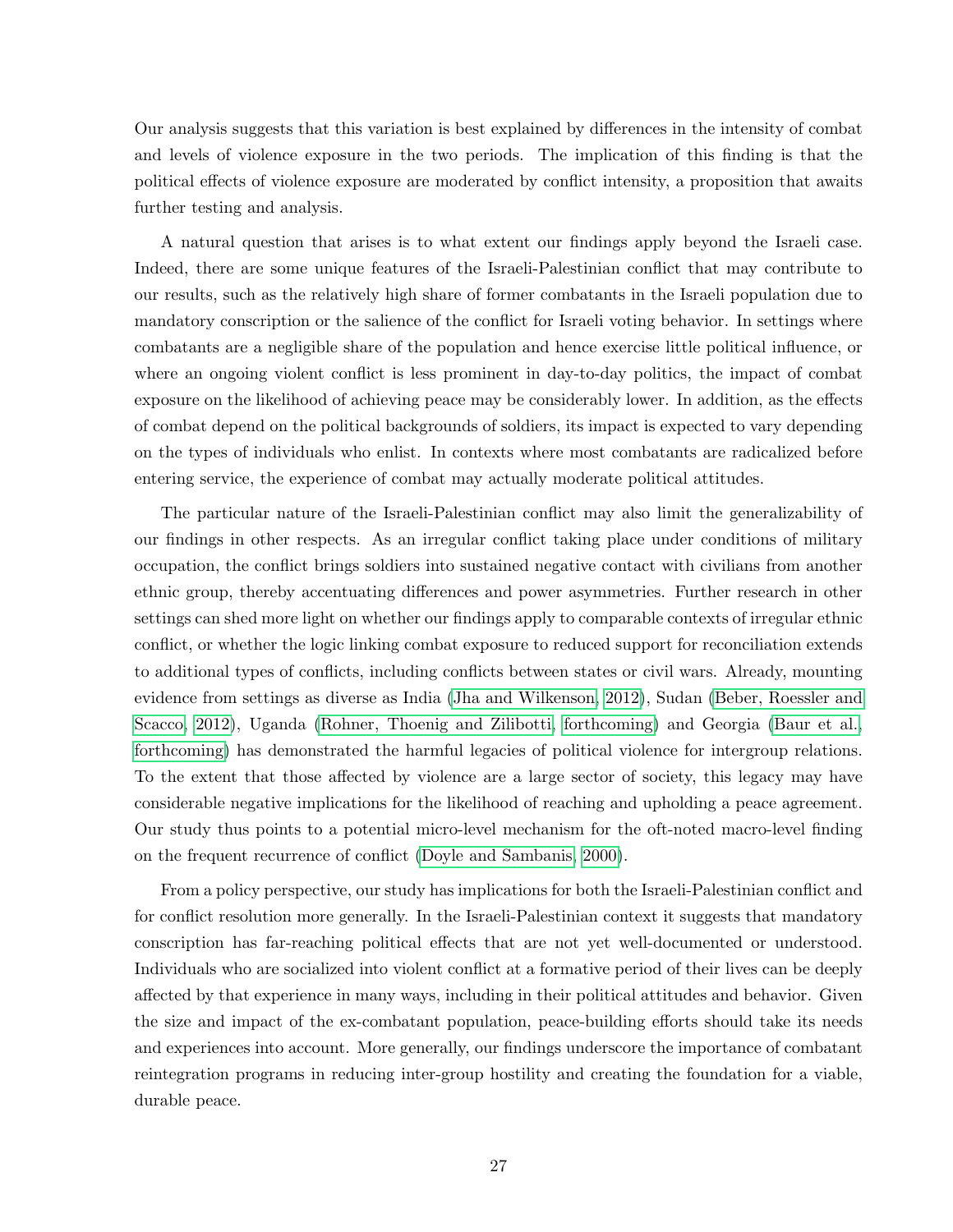## References

- <span id="page-27-3"></span>Allport, Gordon W. 1954. The nature of prejudice. Unabridged, 25th anniversary ed ed. Reading, Mass.: Addison-Wesley Pub. Co.
- <span id="page-27-12"></span>Anderson, Michael L. 2008. "Multiple Inference and Gender Differences in the Effects of Early Intervention: A Reevaluation of the Abecedarian, Perry Preschool, and Early Training Projects." Journal of the American Statistical Association 103(484):1481–1495.
- <span id="page-27-13"></span>Arian, Asher and Michal Shamir. 2008. "A Decade Later, the World Had Changed, the Cleavage Structure Remained: Israel 1996–2006." Party Politics 14(6):685–705.
- <span id="page-27-14"></span>Baur, Michael, Alessandra Cassar, Julie Chytilová and Joseph Henrich. forthcoming. "War's enduring effects on the development of egalitarian motivations and in-group biases." *Psychological* Science .
- <span id="page-27-7"></span>Bayer, Christophe P., Fionna Klasen and Hubertus Adam. 2007. "Exposure to War Crimes and Implications for Peace Building in Northern Uganda." Journal of the American Medical Association 298(05):555–559.
- <span id="page-27-8"></span>Beber, Bernd, Philip Roessler and Alexandra Scacco. 2012. "Who Supports Partition? Violence and Political Attitudes in a Dividing Sudan." NYU, Mimeo .
- <span id="page-27-1"></span>Bellows, John and Edward Miguel. 2009. "War and Local Collective Action in Sierra Leone." Journal of Public Economics 93(11–12):1144–1157.
- <span id="page-27-10"></span>Berrebi, Claude and Estaban F. Klor. 2008. "Are Voters Sensitive to Terrorism? Direct Evidence from the Israeli Electorate." American Political Science Review 102(03):279–301.
- <span id="page-27-0"></span>Blattman, Christopher. 2009. "From Violence to Voting: War and Political Participation in Uganda." American Political Science Review 103(02):231–247.
- <span id="page-27-6"></span>Brown, Rupert. 2010. Prejudice: Its Social Psychology. Wiley-Blackwell.
- <span id="page-27-9"></span>Canetti-Nisim, Daphna, Eran Halperin, Keren Sharvit and Stevan E. Hobfoll. 2009. "A New Stress-Based Model of Political Extremism: Personal Exposure to Terrorism, Psychological Distress, and Exclusionist Political Attitudes." Journal of Conflict Resolution 53(3):363–389.
- <span id="page-27-11"></span>Chaiter, Yoram, Avinoam Pirogovsky, Elio Palma, Avi Yona, Yossy Machluf, Tami Shochat, Ndim Faraj, Orna Tal, Gadi Abebe-Campino and Yehezkel Levy. 2010. "Quality control and quality assurance of medical committee performance in the Israel Defense Forces." International Journal of Health Care Quality Assurance 23(5):507–515.

<span id="page-27-2"></span>Chambers, Simone and Jeffrey Kopstein. 2001. "Bad Civil Society." Political Theory 29(6):837–865.

- <span id="page-27-15"></span>Doyle, Michael and Nicholas Sambanis. 2000. "International Peacebuilding: A Theoretical and Quantitative Analysis." American Political Science Review 94(04):779–801.
- <span id="page-27-5"></span>Erikson, Robert S. and Laura Stoker. 2011. "Caught in the Draft: The Effects of Vietnam Draft Lottery Status on Political Attitudes." American Political Science Review 105(02):221–237.
- <span id="page-27-4"></span>Feaver, Peter D. and Christopher Gelpi. 2004. Choosing your battles : American civil-military relations and the use of force. Princeton, N.J.: Princeton University Press.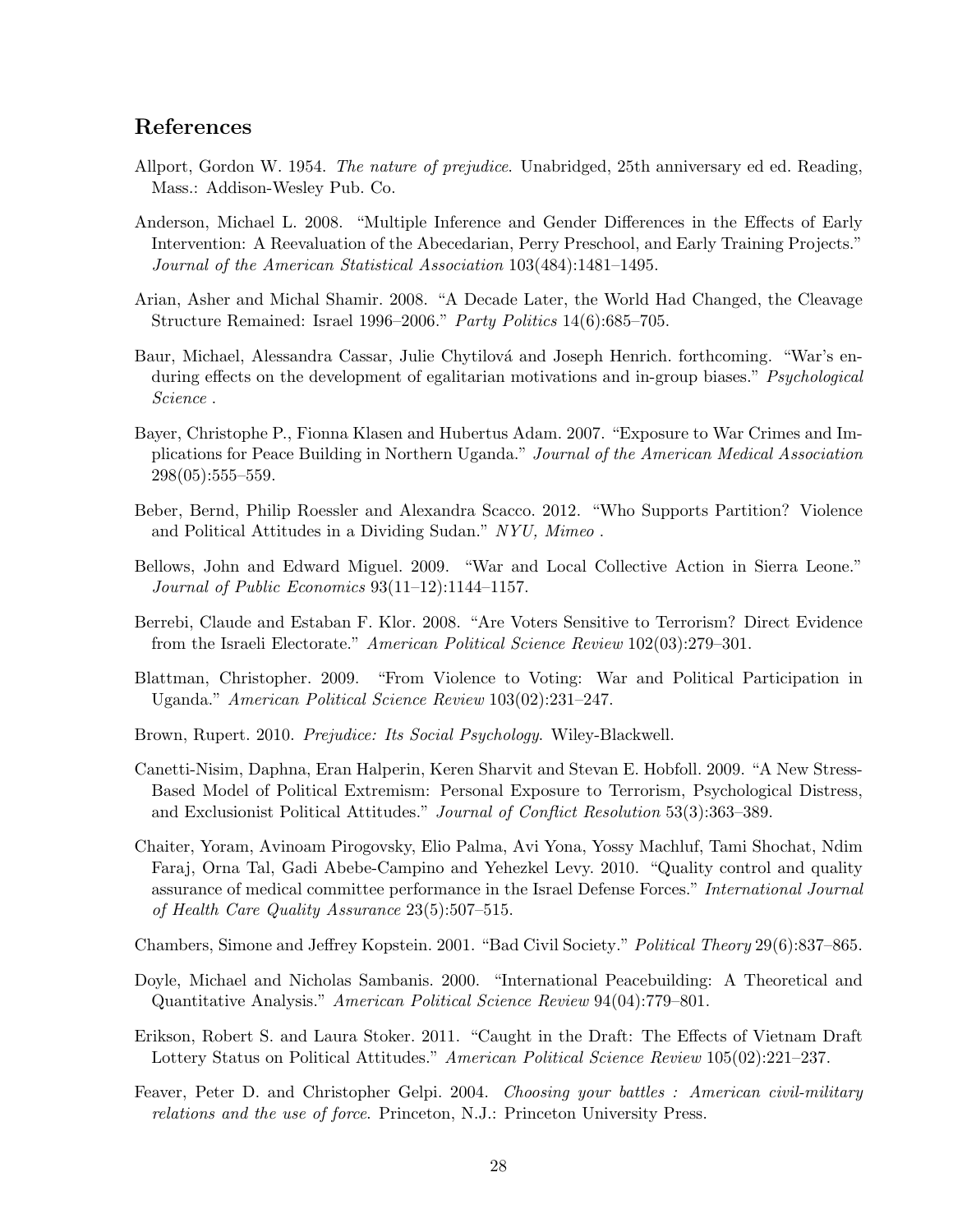- <span id="page-28-15"></span>Fielding, David and Madeline Penny. 2009. "What Causes Changes in Opinion About the Israeli-Palestinian Peace Process?" Journal of Peace Research 46(1):99–118.
- <span id="page-28-9"></span>Fiske, Susan T., Amy J. C. Cuddy, Peter Glick and Jun Xu. 2002. "A Model of (Often Mixed) Stereotype Content: Competence and Warmth Respectively Follow From Perceived Status and Competition." Journal of Personality and Social Psychology 82(6):878–902.
- <span id="page-28-6"></span>Gartner, Scott S. 2008. "The Multiple Effects of Casualties on Public Support for War: An Experimental Approach." American Political Science Review 102(01):95–106.
- <span id="page-28-11"></span>Giles, Micheal W. and Kaenan Hertz. 1994. "Racial Threat and Partisan Identification." The American Political Science Review 88(2):317–326.
- <span id="page-28-1"></span>Gilligan, Michael J., Benjamin J. Pasquale and Cyrus Samii. forthcoming. "Civil War and Social Cohesion: Lab-in-the-Field Evidence from Nepal." American Journal of Political Science.
- <span id="page-28-12"></span>Grant, Peter R. 1993. "Ethnocentrism in response to a threat to social identity." Journal of Social Behavior and Personality 8(6):pp. 143–154.
- <span id="page-28-8"></span>Grossman, Dave. 1996. On Killing. Boston, MA: Little Brown and Company.
- <span id="page-28-14"></span>Ho, Daniel, Kosuke Imai, Gary King and Elizabeth Stuart. 2007. "Matching as Nonparametric Preprocessing for Reducing Model Dependence in Parametric Causal Inference." Political Analysis 15(3):199–236.
- <span id="page-28-3"></span>Horowitz, Michael and Allan C. Stam. 2012. "How Prior Military Experience Influences The Future Militarized Behavior Of Leaders." Working Paper.
- <span id="page-28-7"></span>Horowitz, Michael C. and Matthew A. Levendusky. 2011. "Drafting Support for War: Conscription and Mass Support for Warfare." Journal of Politics 73(02):524–534.
- <span id="page-28-10"></span>Huddy, Leonie, Stanley Feldman, Charles Taber and Gallya Lahav. 2005. "Threat, Anxiety, and Support of Antiterrorism Policies." American Journal of Political Science 49(3):593–608.
- <span id="page-28-0"></span>Humphreys, Macartan and Jeremy M. Weinstein. 2007. "Demobilization and Reintegration." Journal of Conflict Resolution 51(4):531–567.
- <span id="page-28-4"></span>Huntington, Samuel P. 1957. The Soldier and the State: The Theory and Politics of Civil-Military Relations. Cambridge, MA: Belknap Press of Harvard University Press.
- <span id="page-28-16"></span>Imai, Kasuke, Luke J. Keele, Dustin Tingley and Teppei Yamamoto. 2011. "Unpacking the Black Box of Causality: Learning about Causal Mechanisms from Experimental and Observational Studies." American Political Science Review 105(04):765–789.
- <span id="page-28-13"></span>Jaeger, David A., Esteban F. Klor, Sami H. Miaari and M. Daniele Paserman. 2012. "The struggle for Palestinian hearts and minds: Violence and public opinion in the Second Intifada." Journal of Public Economics 96(3–4):354–368.
- <span id="page-28-5"></span>Janowitz, Morris. 1960. *The Professional Soldier*. New York, NY: The Free Press.
- <span id="page-28-2"></span>Jha, Saumitra and Steven Wilkenson. 2012. "Does Combat Experience Foster Organizational Skill? Evidence from Ethnic Cleansing during the Partition of South Asia." American Political Science Review 106(04):883–907.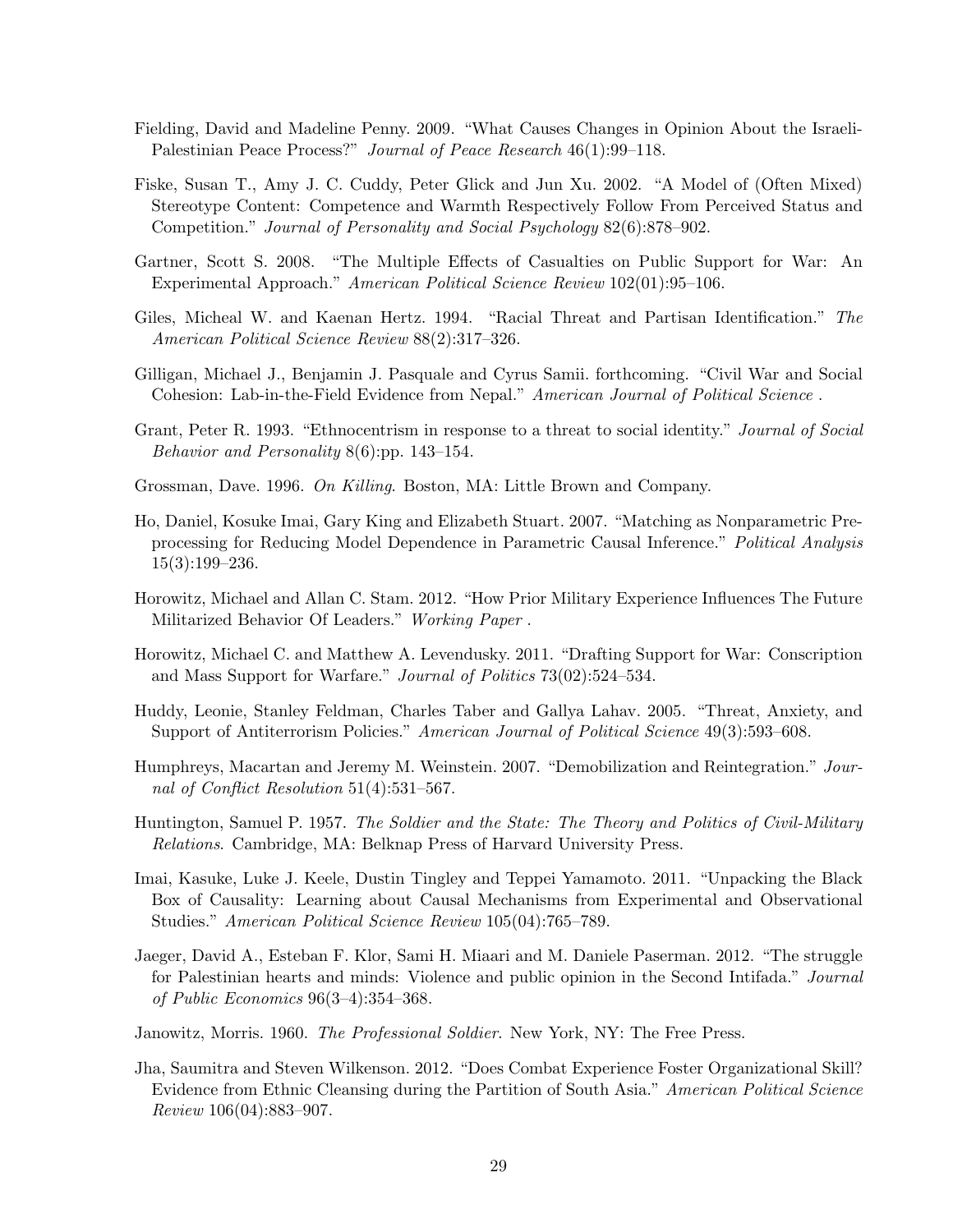- <span id="page-29-8"></span>Levy, Barry S. and Victor W. Sidel. 2009. "Health Effects of Combat: A Life-Course Perspective." Annual Review of Public Health 30:123–136.
- <span id="page-29-11"></span>Malhotra, Neil and Jon A. Krosnick. 2007. "The Effect of Survey Mode and Sampling on Inferences about Political Attitudes and Behavior: Comparing the 2000 and 2004 ANES to Internet Surveys with Nonprobability Samples." *Political Analysis* 15(3):286–323.
- <span id="page-29-0"></span>Nesbit, Rebecca and David A. Reingold. 2011. "Soldiers to Citizens: The Link between Military Service and Volunteering." Public Administration Review 71(1):67–76.
- <span id="page-29-9"></span>Pham, Phuong N., Harvey M. Weinstein and Timothy Longman. 2004. "Trauma and PTSD Symptoms in Rwanda: Implications for Attitudes Toward Justice and Reconciliation." Journal of the American Medical Association 292(05):602–612.
- <span id="page-29-7"></span>Posen, Barry R. 1984. The sources of military doctrine: France, Britain, and Germany between the world wars. Ithaca, NY: Cornell University Press.
- <span id="page-29-10"></span>Rohner, Dominic, Mathias Thoenig and Fabrizio Zilibotti. forthcoming. "Seeds of Distrust: Conflict in Uganda." Journal of Economic Growth .
- <span id="page-29-3"></span>Snyder, Jack L. 1984. The ideology of the offensive: Military decision making and the disasters of 1914. Ithaca, NY: Cornell University Press.
- <span id="page-29-4"></span>Stephan, Walter G., Kurt A. Boniecki, Oscar Ybarra, Ann Bettencourt, Kelly S. Ervin, Linda A. Jackson, Penny S. McNatt and C. Lausanne Renfro. 2002. "The Role of Threats in the Racial Attitudes of Blacks and Whites." Personality and Social Psychology Bulletin 28:1242–1254.
- <span id="page-29-5"></span>Tedeschi, Richard G. and Lawrence G. Calhoun. 2004. "Posttraumatic Growth: Conceptual Foundations and Empirical Evidence." Psychological Inquiry 15(01):1-18.
- <span id="page-29-1"></span>Teigen, Jeremy M. 2006. "Enduring Effects of the Uniform: Previous Military Experience and Voting Turnout." Political Research Quarterly 59(4):601–607.
- <span id="page-29-2"></span>Voors, Maarten J., Eleonora E.M. Nillesen, Philip Verwimp, Erwin H. Bulte, Robert Lensink and Daan P. Van Soest. 2012. "Violent Conflict and Behavior: A Field Experiment in Burundi." The American Economic Review 102(2):941–964.
- <span id="page-29-6"></span>Wood, Elisabeth J. 2008. "The Social Processes of Civil War: The Wartime Transformation of Social Networks." Annual Review of Political Science 11:539—561.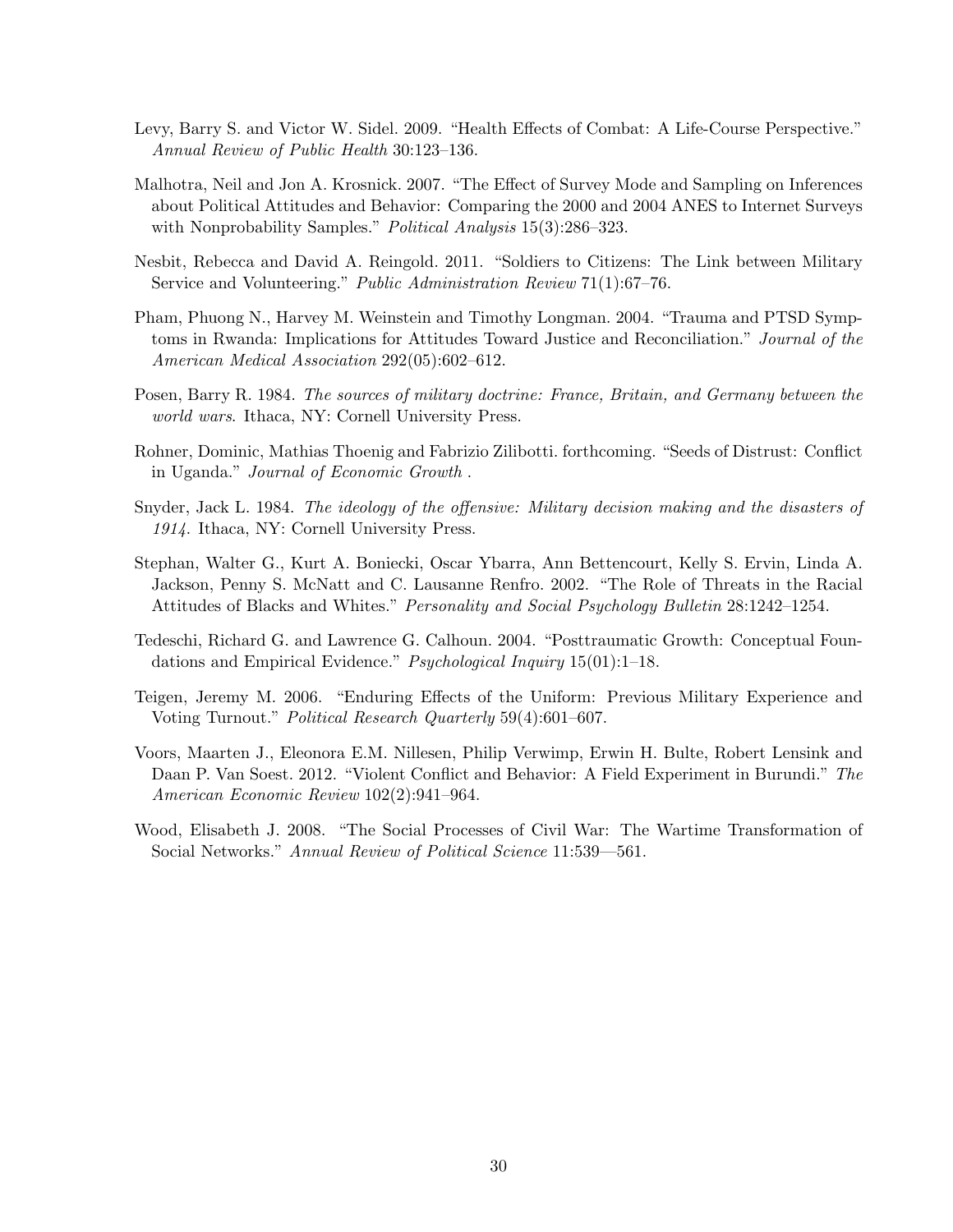# <span id="page-30-0"></span>10 Appendix

| Instrument and treatment variable          | Mean             | sd               | Min              | Median           | Max              | $\overline{\mathrm{Obs}}$ |
|--------------------------------------------|------------------|------------------|------------------|------------------|------------------|---------------------------|
| Combat eligibility                         | $\overline{0.8}$ | 0.4              | $\overline{0.0}$ | $\overline{1.0}$ | $\overline{1.0}$ | 1189                      |
| Combat exposure                            | 0.4              | 0.5              | 0.0              | 0.0              | 1.0              | 1189                      |
| Political attitudes outcomes               |                  |                  |                  |                  |                  |                           |
| Reconciliation summary index               | $\overline{0.1}$ | $\overline{1.0}$ | $-1.4$           | 0.0              | $\overline{2.8}$ | 1189                      |
| Support negotiated territorial withdrawal  | $0.1\,$          | $1.0\,$          | $-1.1$           | $-0.4$           | $1.6\,$          | 1189                      |
| Support negotiated division of Jerusalem   | 0.1              | $1.0\,$          | $-0.8$           | $-0.1$           | $1.9\,$          | 1189                      |
| Support negotiated refugee right of return | $0.0\,$          | $1.0\,$          | $-0.8$           | $-0.8$           | $2.6\,$          | 1189                      |
| Palestinians are partners for peace        | $0.0\,$          | $1.0\,$          | $-0.9$           | $-0.1$           | 2.4              | 1189                      |
| Support conciliatory solutions             | 0.1              | $1.0\,$          | $-1.0$           | $1.0\,$          | $1.0\,$          | 1189                      |
| Israel indivisible                         | 0.1              | $1.0\,$          | $-1.1$           | $-0.2$           | 1.7              | 1189                      |
| Settlements endanger Israeli democracy     | 0.0              | $1.0\,$          | $-1.3$           | $-0.2$           | 1.8              | 1189                      |
| Occupation is immoral                      | $0.1\,$          | $1.0\,$          | $-0.7$           | $-0.7$           | 3.1              | 1189                      |
| Oppose limitations on human right NGOs     | 0.1              | $1.0\,$          | $-1.0$           | $-0.3$           | $1.9\,$          | 1189                      |
| Right Left scale self-placement            | $0.1\,$          | $1.0\,$          | $-1.3$           | $-0.1$           | $2.4\,$          | 1189                      |
| Vote choice outcomes                       |                  |                  |                  |                  |                  |                           |
| Vote choice 2013 elections                 | 4.7              | 1.8              | $\overline{1.0}$ | 5.0              | $9.0\,$          | 1189                      |
| Vote choice first election                 | 4.2              | 1.6              | 1.0              | 4.0              | 9.0              | 1189                      |
| Political participation outcomes           |                  |                  |                  |                  |                  |                           |
| Political participation index              | $-0.1$           | $\overline{0.9}$ | $-1.1$           | $-0.4$           | $\overline{3.7}$ | 1189                      |
| Political interest                         | $-0.1$           | $1.0\,$          | $-2.2$           | $-0.3$           | $1.5\,$          | 1189                      |
| Party membership                           | $-0.1$           | $\rm 0.9$        | $-0.4$           | $-0.4$           | $3.8\,$          | 1189                      |
| Demonstration                              | 0.0              | $1.0\,$          | $-0.4$           | $-0.4$           | $2.3\,$          | 1189                      |
| Petition                                   | $-0.1$           | $1.0\,$          | $-1.0$           | $-1.0$           | $1.0\,$          | 1189                      |
| Advocacy group                             | 0.0              | 0.9              | $-0.3$           | $-0.3$           | 3.0              | 1189                      |
| Contact public official                    | $-0.1$           | $\rm 0.9$        | $-0.5$           | $-0.5$           | 2.2              | 1189                      |
| Radio call                                 | 0.0              | $\rm 0.9$        | $-0.2$           | $-0.2$           | 4.5              | 1189                      |
| Newspaper comment                          | $-0.1$           | $1.0\,$          | $-0.7$           | $-0.7$           | 1.4              | 1189                      |
| Facebook political status                  | $-0.2$           | $1.0\,$          | $-1.1$           | $-1.1$           | 0.9              | 1189                      |
| <b>Socialization processes</b>             |                  |                  |                  |                  |                  |                           |
| Framing support military solutions         | $-0.1$           | 1.0              | $-1.9$           | $-0.2$           | 1.4              | 1189                      |
| Peer effect right leaning unit             | 0.4              | 0.5              | 0.0              | 0.0              | 1.0              | 1189                      |
| Prejudice                                  |                  |                  |                  |                  |                  |                           |
| Prejudice summary index                    | $-0.1$           | $\overline{1.0}$ | $-2.5$           | $-0.2$           | $\overline{3.2}$ | 1189                      |
| Intelligence difference                    | $0.0\,$          | $1.1\,$          | $-4.0$           | $-0.3$           | $3.0\,$          | 1189                      |
| Trustworthiness difference                 | 0.0              | $1.0\,$          | $-4.5$           | $-0.2$           | 2.7              | 1189                      |
| Altruism difference                        | 0.1              | $\rm 0.9$        | $-3.3$           | $0.1\,$          | 2.4              | 1189                      |
| Non violence difference                    | $-0.1$           | $1.0\,$          | $-4.0$           | $-0.2$           | 2.7              | 1189                      |
| Palestinians goal to expel Jews            | $-0.1$           | $1.0\,$          | $-1.8$           | $-0.1$           | $1.5\,$          | 1189                      |
| Fear and Threat                            |                  |                  |                  |                  |                  |                           |
| Terror attack                              | $-0.1$           | $1.0\,$          | $-2.2$           | $\overline{0.2}$ | $\overline{1.0}$ | 1189                      |
| Missiles attack                            | 0.0              | $1.0\,$          | $-1.8$           | $-0.3$           | $1.2\,$          | 1189                      |
| Existential threat                         | $-0.1$           | 1.0              | $-2.4$           | 0.0              | 0.8              | 1189                      |

Table A.1: Descriptive Statistics: Second Intifada Sample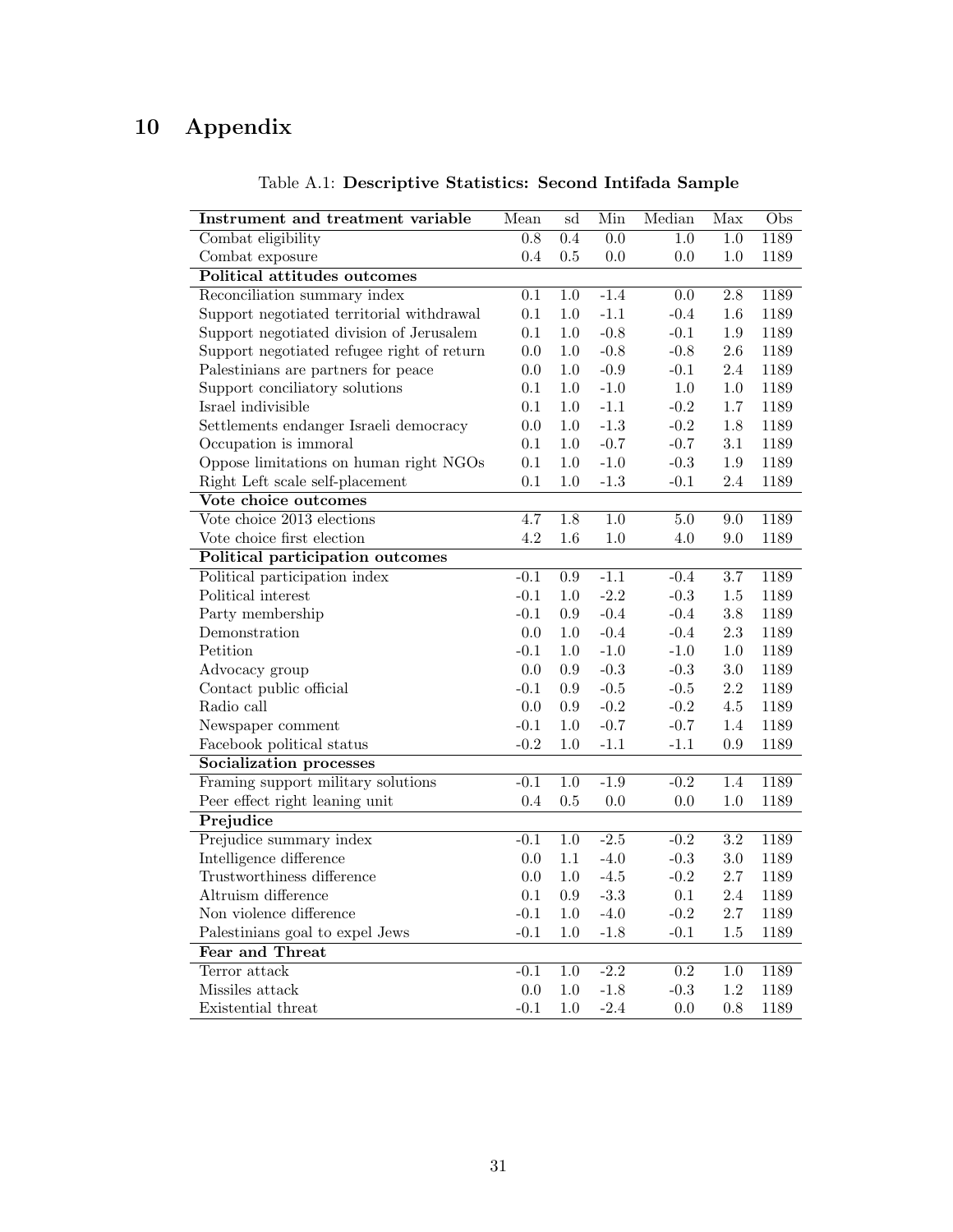<span id="page-31-0"></span>

| Instrument and treatment variable          | Mean             | $\overline{\text{sd}}$ | Min              | Median           | Max              | $\overline{\mathrm{Obs}}$ |
|--------------------------------------------|------------------|------------------------|------------------|------------------|------------------|---------------------------|
| Combat eligibility                         | $\overline{0.8}$ | $\overline{0.4}$       | $\overline{0.0}$ | $\overline{1.0}$ | $\overline{1.0}$ | 1145                      |
| Combat exposure                            | 0.4              | 0.5                    | 0.0              | 0.0              | 1.0              | 1145                      |
| <b>Political attitudes outcomes</b>        |                  |                        |                  |                  |                  |                           |
| Reconciliation summary index               | $-0.2$           | $1.0\,$                | $-1.4$           | $-0.5$           | 2.8              | 1145                      |
| Support negotiated territorial withdrawal  | $-0.3$           | $1.0\,$                | $-1.1$           | $-0.4$           | $1.6\,$          | 1145                      |
| Support negotiated division of Jerusalem   | $-0.1$           | $1.0\,$                | $-0.8$           | $-0.8$           | $1.9\,$          | 1145                      |
| Support negotiated refugee right of return | $-0.1$           | $\rm 0.9$              | $-0.8$           | $-0.8$           | $2.6\,$          | 1145                      |
| Palestinians are partners for peace        | $-0.1$           | $1.0\,$                | $-0.9$           | $-0.9$           | $2.4\,$          | $1145\,$                  |
| Support conciliatory solutions             | $-0.2$           | $1.0\,$                | $-1.0$           | $-1.0$           | $1.0\,$          | 1145                      |
| Israel indivisible                         | $-0.2$           | $1.0\,$                | $-1.1$           | $-0.2$           | $1.7\,$          | 1145                      |
| Settlements endanger Israeli democracy     | $-0.3$           | $1.0\,$                | $-1.3$           | $-0.2$           | $1.8\,$          | $1145\,$                  |
| Occupation is immoral                      | 0.0              | $1.0\,$                | $-0.7$           | $-0.7$           | 3.1              | 1145                      |
| Oppose limitations on human right NGOs     | $-0.1$           | 1.0                    | $-1.0$           | $-0.3$           | 1.9              | 1145                      |
| Right Left scale self-placement            | $-0.2$           | 0.9                    | $-1.3$           | $-0.1$           | $2.4\,$          | 1145                      |
| Vote choice outcomes                       |                  |                        |                  |                  |                  |                           |
| Vote choice 2013 elections                 | 4.1              | 1.9                    | 1.0              | 4.0              | 9.0              | 1145                      |
| Vote choice first election                 | $3.9\,$          | 1.7                    | 1.0              | 4.0              | 9.0              | 1145                      |
| Political participation outcomes           |                  |                        |                  |                  |                  |                           |
| Political participation_index              | $-0.1$           | $\rm 0.9$              | $-1.1$           | $-0.2$           | $3.7\,$          | 1145                      |
| Political interest                         | 0.0              | $1.0\,$                | $-2.2$           | $-0.3$           | $1.5\,$          | 1145                      |
| Party membership                           | 0.0              | $1.0\,$                | $-0.4$           | $-0.4$           | $3.8\,$          | 1145                      |
| Demonstration                              | 0.0              | 1.0                    | $-0.4$           | $-0.4$           | $2.3\,$          | 1145                      |
| Petition                                   | $0.0\,$          | $1.0\,$                | $-1.0$           | $-1.0$           | $1.0\,$          | $1145\,$                  |
| Advocacy group                             | 0.0              | $1.0\,$                | $-0.3$           | $-0.3$           | 3.0              | 1145                      |
| Contact public official                    | $-0.1$           | $\rm 0.9$              | $-0.5$           | $-0.5$           | 2.2              | 1145                      |
| Radio call                                 | 0.0              | 1.0                    | $-0.2$           | $-0.2$           | $4.5\,$          | 1145                      |
| Newspaper comment                          | 0.0              | $1.0\,$                | $-0.7$           | $-0.7$           | $1.4\,$          | 1145                      |
| Facebook political status                  | $-0.1$           | 1.0                    | $-1.1$           | $-1.1$           | $\rm 0.9$        | $1145\,$                  |
| Socialization processes                    |                  |                        |                  |                  |                  |                           |
| Framing support military solutions         | $\overline{0.2}$ | $1.0\,$                | $-1.9$           | $\overline{0.3}$ | 1.4              | 1145                      |
| Peer effect right leaning unit             | 0.5              | 0.5                    | 0.0              | 0.0              | $1.0\,$          | 1145                      |
| Prejudice                                  |                  |                        |                  |                  |                  |                           |
| Prejudice summary index                    | $\overline{0.1}$ | $\overline{1.0}$       | $-2.3$           | $\overline{0.1}$ | $\overline{3.2}$ | 1145                      |
| Intelligence difference                    | 0.1              | 1.1                    | $-5.6$           | 0.3              | $3.0\,$          | 1145                      |
| Trustworthiness difference                 | $0.1\,$          | 1.1                    | $-3.5$           | $\rm 0.3$        | $2.7\,$          | 1145                      |
| Altruism difference                        | 0.2              | $1.0\,$                | $-2.6$           | 0.1              | 2.4              | 1145                      |
| Non-violence difference                    | 0.0              | 1.1                    | $-4.0$           | $-0.2$           | $2.7\,$          | $1145\,$                  |
| Palestinians goal to expel Jews            | 0.1              | $1.0\,$                | $-1.8$           | 0.4              | $1.5\,$          | 1145                      |
| Fear and Threat                            |                  |                        |                  |                  |                  |                           |
| Terror attack                              | $-0.1$           | $\overline{1.1}$       | $-2.2$           | $\overline{0.2}$ | $\overline{1.0}$ | 1145                      |
| Missiles attack                            | $-0.1$           | 1.1                    | $-1.8$           | $-0.3$           | $1.2\,$          | 1145                      |
| Existentia threat                          | 0.2              | 0.9                    | $-2.4$           | $0.8\,$          | 0.8              | 1145                      |

Table A.2: Descriptive Statistics: Post-Gaza Withdrawal Sample